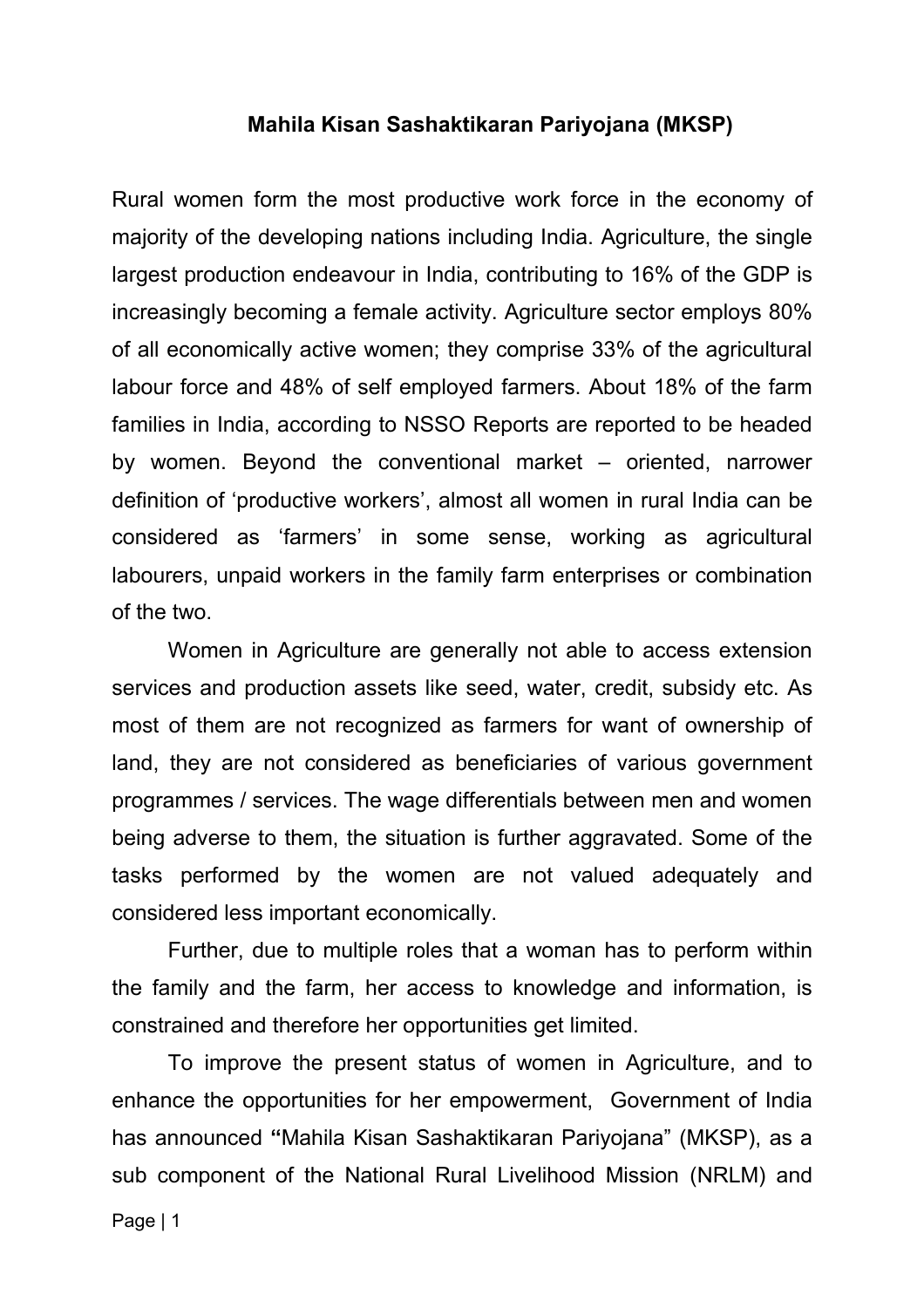decided to provide support to the tune of Rs. 100 crore during 2010-11 budget.

## **2. Objectives of MKSP**

The primary objective of the MKSP is to empower women in agriculture by making systematic investments to enhance their participation and productivity, as also create and sustain agriculture based livelihoods of rural women. By establishing efficient local resource based agriculture, wherein women in agriculture gain more control over the production resources and manage the support systems, the project seeks to enable them to gain better access to the inputs and services provided by the government and other agencies. Once the production capacities of women in agriculture improve, food security ensues for their families and communities.

Specific objectives of MKSP are as under:

- To enhance the productive participation of women in agriculture;
- To create sustainable agricultural livelihood opportunities for women in agriculture;
- To improve the skills and capabilities of women in agriculture to support farm and non-farm-based activities;
- To ensure food and nutrition security at the household and the community level;
- To enable women to have better access to inputs and services of the government and other agencies;
- To enhance the managerial capacities of women in agriculture for better management of bio-diversity;
- To improve the capacities of women in agriculture to access the resources of other institutions and schemes within a convergence framework.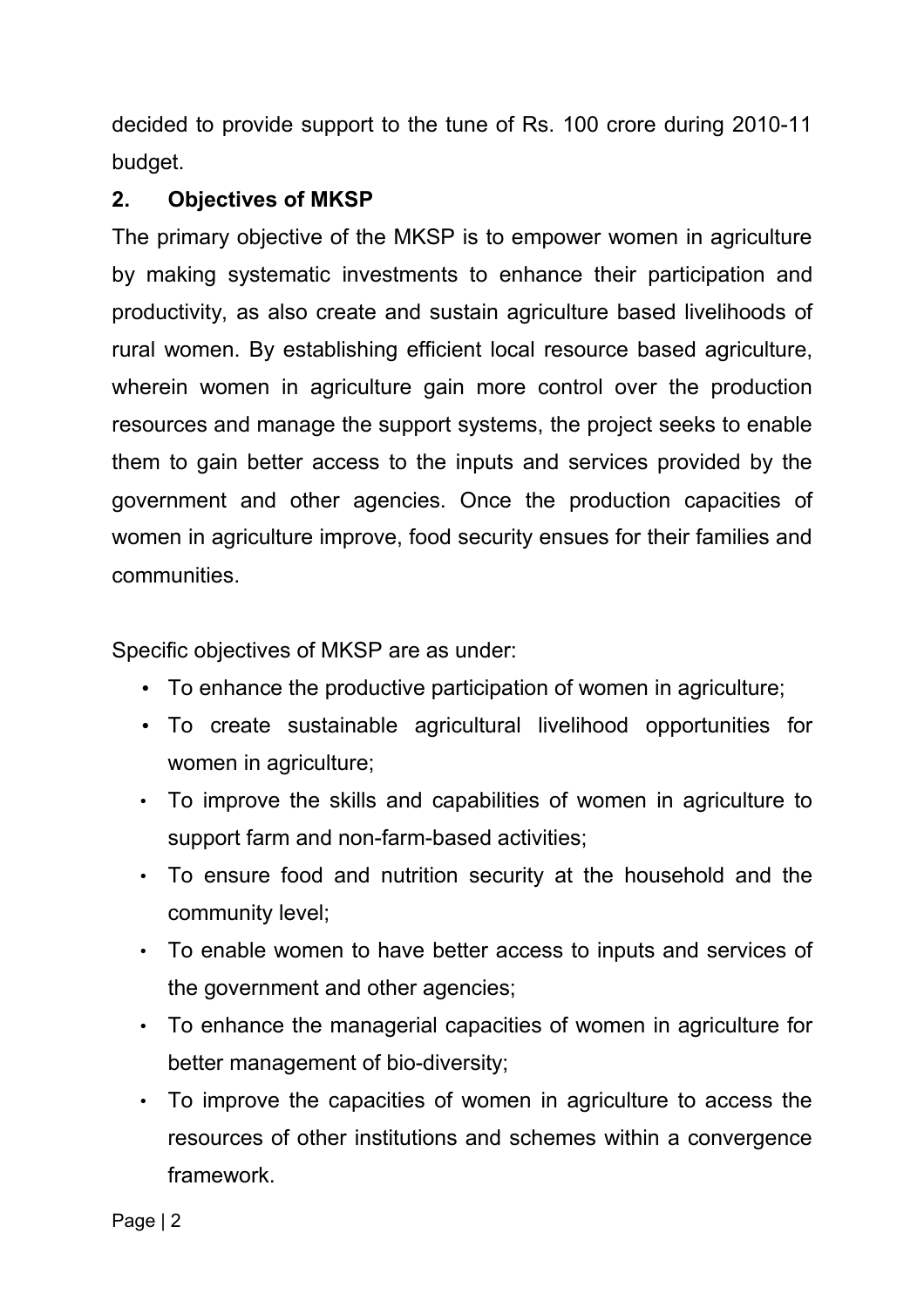#### **3. Expected Outcomes**

- **(a)** Net increase in the incomes of women in agriculture on a sustainable basis;
- **(b)** Improvement in food and nutritional security of women in agriculture and their families;
- **(c)** Increase in area under cultivation, cropping intensity and food production by women;
- **(d)** Increased levels of skills and performance by women in agriculture;
- **(e)** Increased access of women in agriculture to productive land, inputs, credit, technology and information;
- **(f)** Drudgery reduction for women in agriculture through use of gender friendly tools / technologies;
- **(g)** Increased access to market and market information for better marketing of their products;
- **(h)** Increased soil health and fertility to sustain agriculture based livelihoods;
- **(i)** Increased visibility of women in agriculture as an interest group in terms of increased number of women institutions and increase in their entrepreneurship.

An indicative list of expected outcomes and their corresponding indicators is attached as **Annexure- I**.

#### 4. **Approach**:

MKSP recognizes the centrality of women in agriculture and therefore aims to provide direct and indirect support to enable them to achieve sustainable agriculture production. It will initiate a learning cycle by which women are enabled to learn and adopt appropriate technologies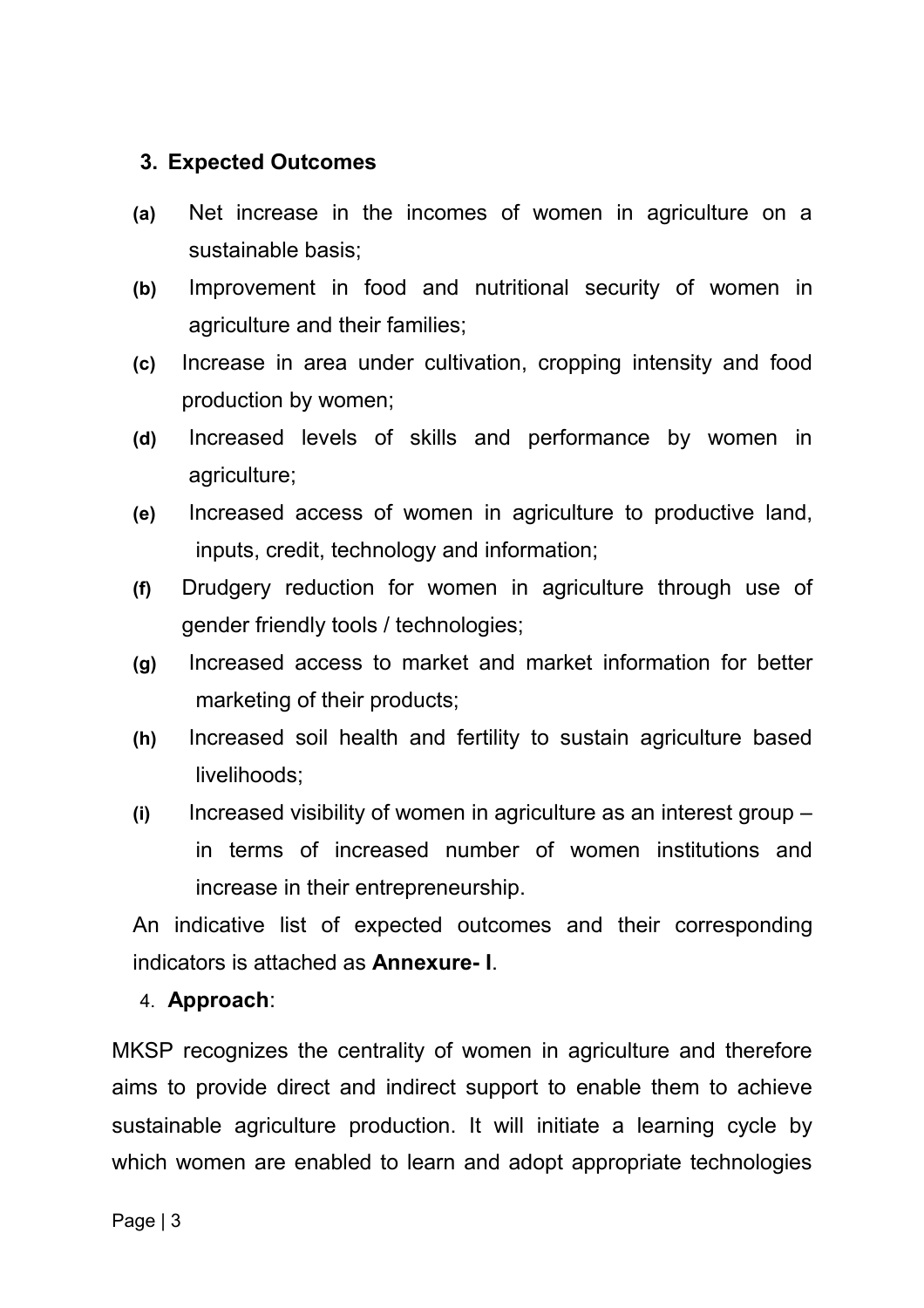and farming systems. MKSP will be implemented as a sub-component of NRLM through specially formulated projects. Under NRLM, provision has been made to invite project proposals for Skill Development and Placement. Further under NRLM, It has been proposed to explore various models of partnership with various skill development organizinations in general and the private sector in particular for execution of Skill Development and Placement projects. Similar approach is proposed to be followed for MKSP projects under NRLM.

### **5. Strategy:**

The Project Implementing Agency (PIA) under MKSP is expected to follow the below mentioned strategy:

- Use of locally adopted, resource conserving, knowledgecentric, farmer-led and environment-friendly technologies;
- Coordinated action by communities and community based institutions such as the women self help groups, their federations, NGOs and farmer groups, farm schools, farmer field schools and others;
- Inculcating community mobilization skills among women in agriculture thereby demonstrating and articulating the benefits of the sustainable agricultural methods to them;
- The MKSP will enhance the skill base of the women in Agriculture to enable them to pursue their livelihoods on a sustainable basis. Capacity building of women and skill upgradation through handholding, formal and vocational courses will be emphasized;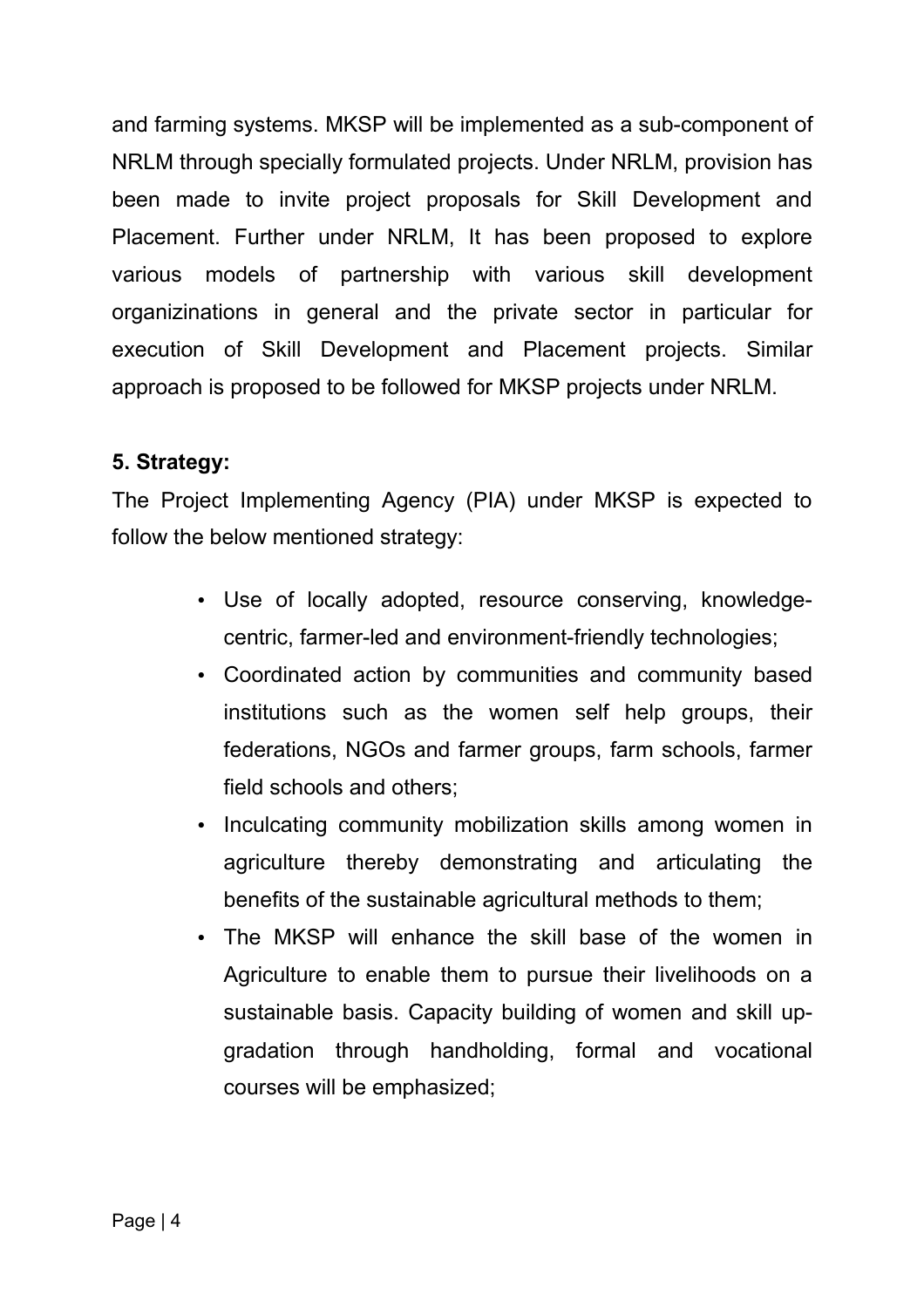- The MKSP will strategize in a manner to target the Poorest of the Poor and most vulnerable women such as SC/ST, minorities, landless and the Primitive Tribal Groups;
- While identifying the target group, priority should be given to women-headed households (single women), resource poor households, and women groups engaged in Agriculture and allied activities (promotion, production, processing and marketing);
- Participatory approaches and bottom up planning will constitute the core values of the MKSP.

## **6. Funding**

Ministry of Rural Development (MoRD) would provide funding support of up to 75% (90% for North East and hill states) to the project submitted by the State Governments/PIAs under MKSP. Balance is to be contributed by the respective state governments or any other donor agencies, national and international. Monetization of the PIA's contributions to the project in the form of manpower, infrastructure provision will be permissible and such contribution would be deemed as contribution in kind. Wherever the contribution from the PIA is in kind, the details of such contribution including the monetized value should be indicated in a statement attached to the Audit Report duly certified by the Auditor.

### **7. Processes under the MKSP:**

(i) Identification of the project areas

Availability of active women groups and/or NGOs / CSOs or, the potential for formation of such women groups will form the basis for identification of the project area.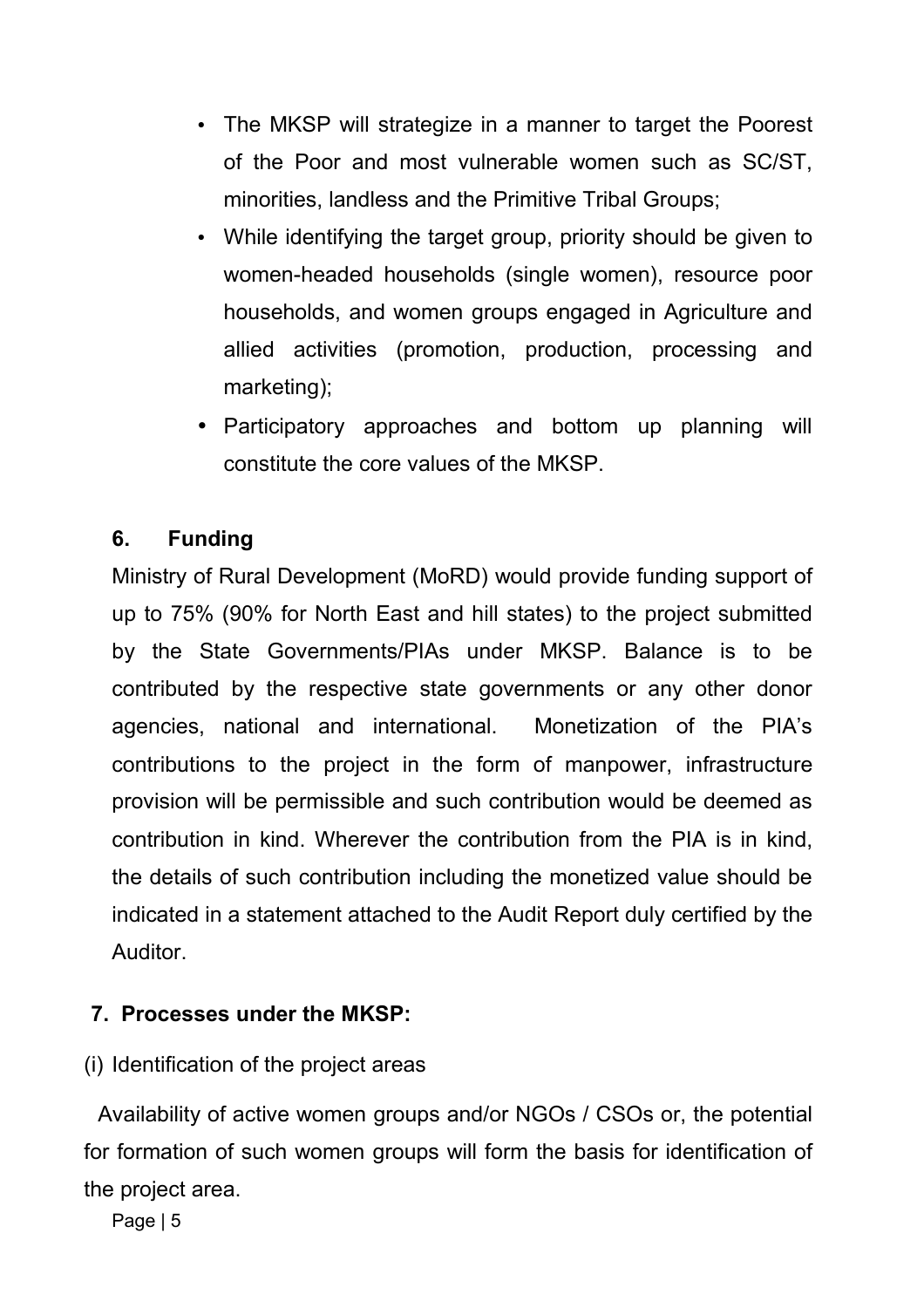#### (ii) Implementing Agency:

The State Government, Panchayati Raj Institutions or Semi Government Organizations at the State and National Level may pose projects under MKSP. Women centric NGOs, CSO, CBOs, SHG Federations, Women Organizations active in agriculture activities may also submit proposal under MKSP. A consortium of such organizations may also be allowed to submit project proposals for bringing about synergies of scale and resources.

For submission of Multi State Projects, PIAs may form a consortium. The NGOs and CBOs who are already being funded by a bilateral, multilateral and large Indian donor agency for similar kind of work may also form a consortium having synergy and cohesion. In such cases, the roles and responsibilities of various Agencies may be formalized by way of an MoU signed between them. A large NGO having adequate experience of working as resource NGO and also having long experience in program implementation may act as the lead partner in such cases. The Multi State Projects may be submitted directly to the Department with a copy each to the concerned State Rural Development Departments. Department of Rural Development, Government of India would ask for a "No Objection Certificate" (NOC) from the concerned states before considering the project under MKSP. After obtaining the NOC, the projects will be referred by the Ministry for appraisal by an appropriate central organization. This organization may also act as fund routing / co-coordinating agency.

The details of the PIA which are to be submitted with the project is attached as **Annexure II**.

#### (iii) Approval of Special Projects under MKSP

The Special Projects pre-appraised and recommended by State Governments will be submitted to the SGSY Division of the Ministry of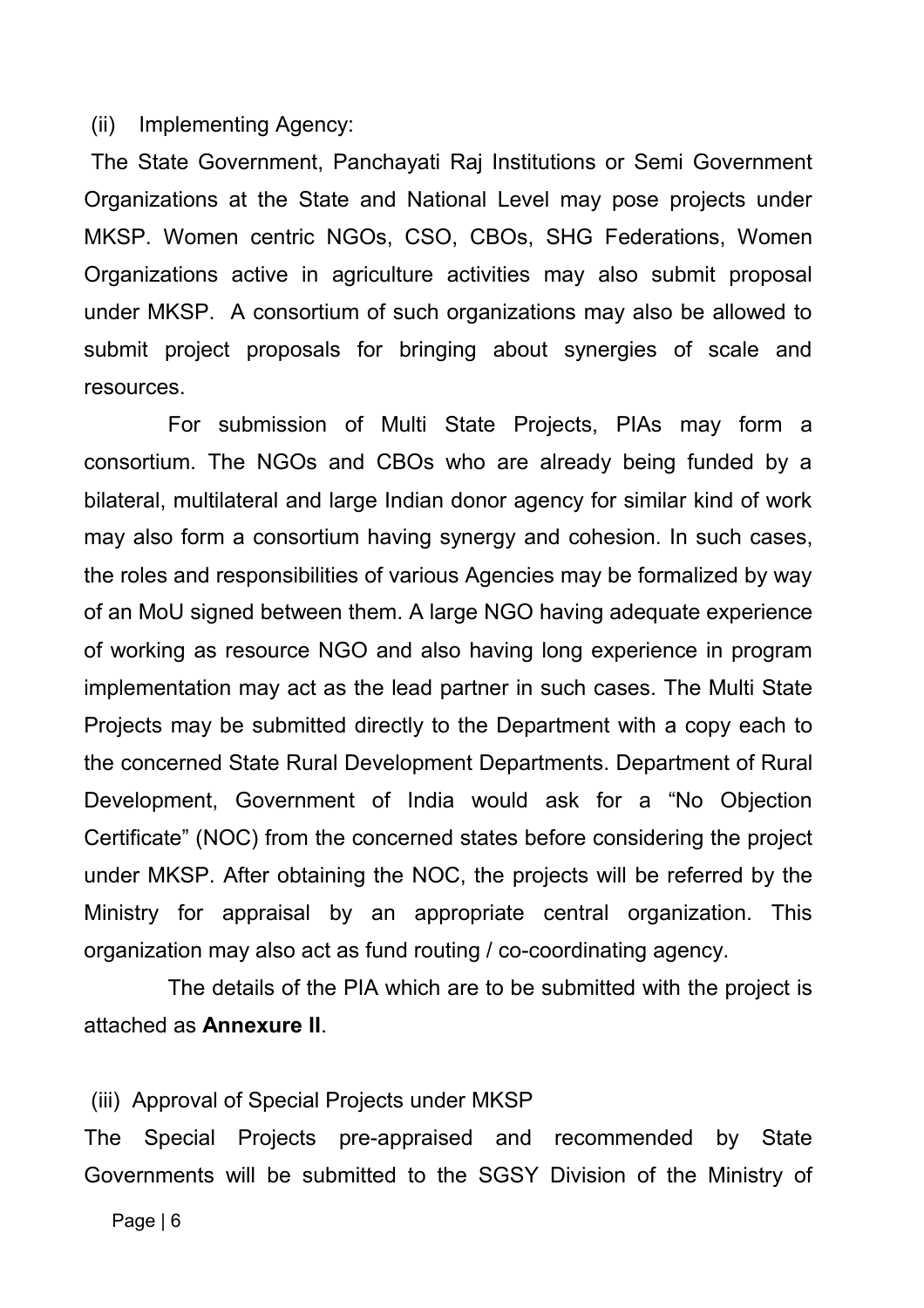Rural Development for consideration. The Division will get the project appraised by a Designated Agency prior to placing them before the Project Screening Committee (PSC) and the Project Approval Committee (PAC).

# **a) Project Screening Committee (PSC)**

The Projects submitted would be examined and considered by the Project Screening Committee (PSC) before they are submitted to the Project Approval Committee with its recommendation. The composition of the Project Screening Committee would be as under:

| Joint Secretary (SGSY), D/o Rural Development          | Chairman        |
|--------------------------------------------------------|-----------------|
| Joint Secretary (Extension) / RKVY, DAC or his/her     | <b>Member</b>   |
| nominee not below the rank of DS/ Director             |                 |
| Director/Dy. Adviser (RD), Planning Commission         | <b>Member</b>   |
| Director/Deputy Secretary (IFD), D/o Rural Development | <b>Member</b>   |
| Representatives from the Appraising Agencies Special   | Member          |
| Invitee/Expert (Two)                                   |                 |
| Representative from the MW&CD                          | <b>Member</b>   |
| Director/Deputy Secretary/Joint Director dealing       | Member-Convener |

### with the Subject

The Committee would on the basis of predefined criteria would identify and refer the screened project to be placed before the Project Approval Committee (PAC) for final approval after which the project will be sanctioned.

# **b) Project Approval Committee (PAC)**

The composition of the Project Approval Committee (PAC) would be as under:

Secretary, M/o Rural Development

Chairman

Adviser (RD), Planning Commission Member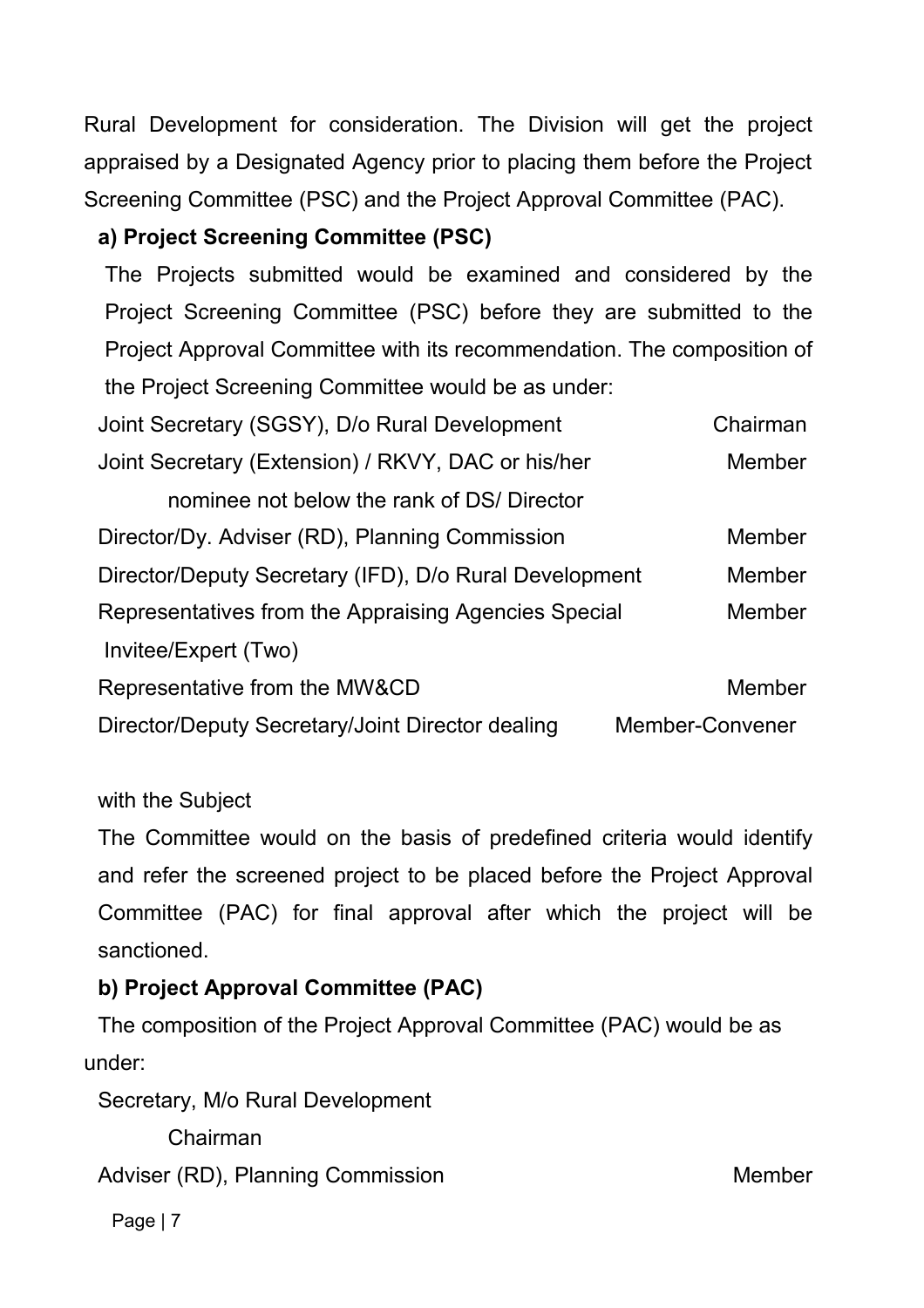| AS&FA, M/o Rural Development                           |                 | <b>Member</b> |
|--------------------------------------------------------|-----------------|---------------|
| DG – CAPART (or his nominee)                           |                 | <b>Member</b> |
| DG, NIRD (or his nominee)                              |                 | <b>Member</b> |
| Joint Secretary (Extension)/(RKVY), M/o Agriculture    |                 | <b>Member</b> |
| Joint Secretary, Ministry of Women & Child Development |                 | <b>Member</b> |
| Special Invitee (Expert)                               |                 | <b>Member</b> |
| Joint Secretary (SGSY)                                 | Member-Convener |               |
|                                                        |                 |               |

## (iv) **Role of the State Rural Development Department:**

State specific Special Project Proposals would have to be routed through the Rural Development & Panchayati Raj Department. The State Department will process the project proposals, organize preappraisals and commit State's share wherever applicable, and recommend them to the Ministry of Rural Development. The Department may also monitor the projects and review the progress.

### **(v) Project Period:**

Ordinarily, the projects are to be implemented within three years' time.

### **(vi) Release of Funds:**

#### **Ist Installment:**

The first instalment (i.e. 25% of the total Project cost) will be released after the approval of the project by PAC and upon executing the MoU. The funds may be channelled through the Designated Agency. The Designated Agency through whom the funds shall be routed will be a Government or Semi Government Body.

### **2nd Installment**

The 2nd installment of 50 % of central share will be released upon the following: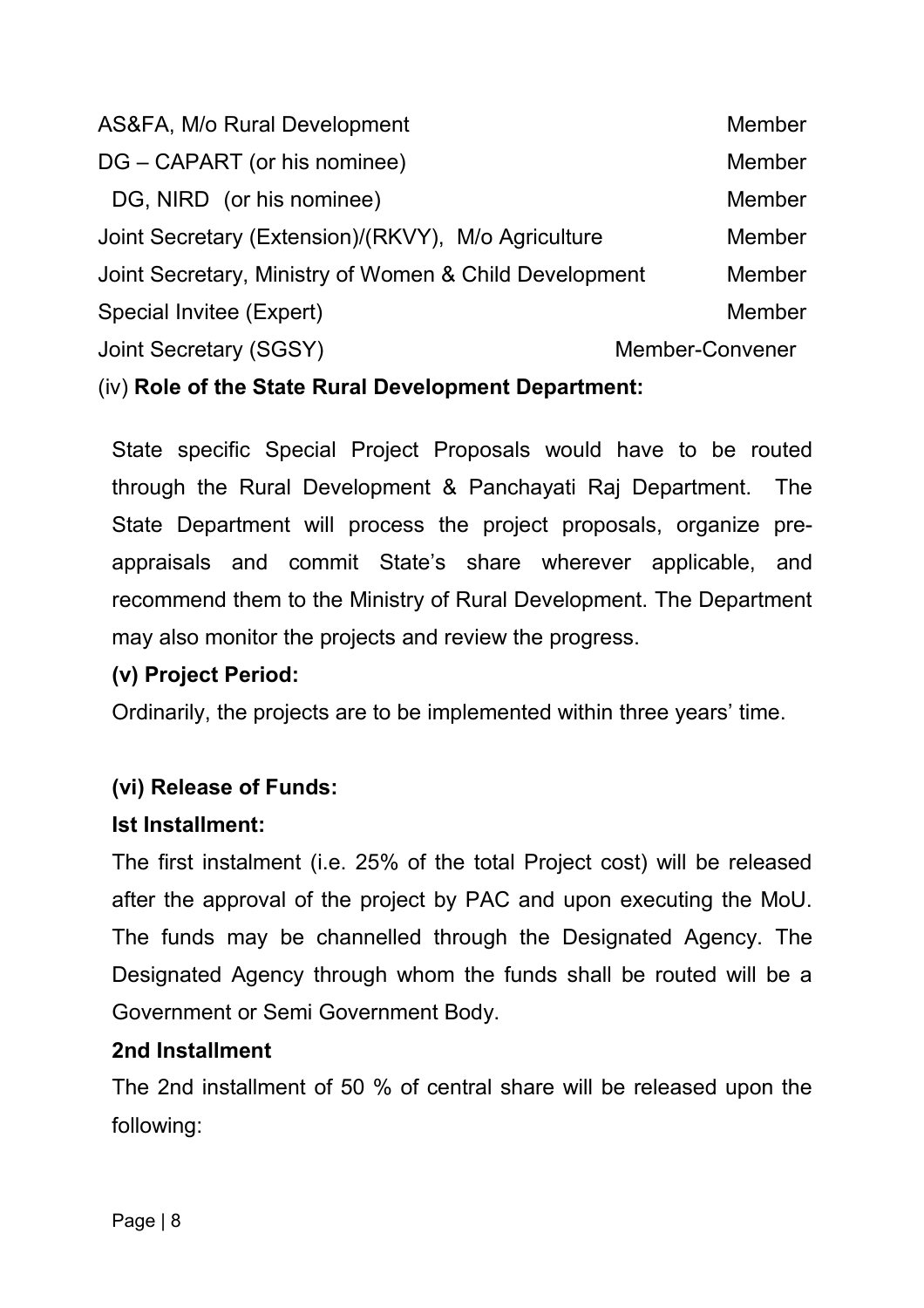(a) Submission of a Utilization certificate along with an expenditure statement for at least 60% of the released 1st installment funds and achievement of corresponding physical target.

(b) Submission of year-wise audit reports of the funds utilized;

(d) Quarterly reporting of progress in the prescribed formats

(e) A certificate from the Designated Agency that the project is being implemented as per the approved project proposal.

### **3rd Installment**

The 3rd and final installment of 25% of central share will be released upon the following:

(a) Utilization of 80%\* of the total available funds and achievement of corresponding physical targets.

(b) Submission of year-wise audit reports of the funds utilized;

(c) Regular reporting of progress in the prescribed format;

(d) A certificate from the Implementing/Coordinating Agency that the project is being implemented as per the approved project proposal.

 (f) Before the release of the 3rd and final instalment, it will be open to MoRD to have verification of the progress of the project by a third party / independent agency.

All financial documents (UC, Audit report etc.) and the project report submitted by the Project Implementation Agencies should be scrutinized and authenticated by the Co-ordinating Agency before they are forwarded to the Ministry of Rural Development.

### **(vii) Utilization of Interest earned on central release (s):**

The interest amount accrued on Government releases, if any, shall be adjusted against the Government share of the Project cost at the time of release of the third and final instalment.

# **(viii) Releasing of Matching Share**: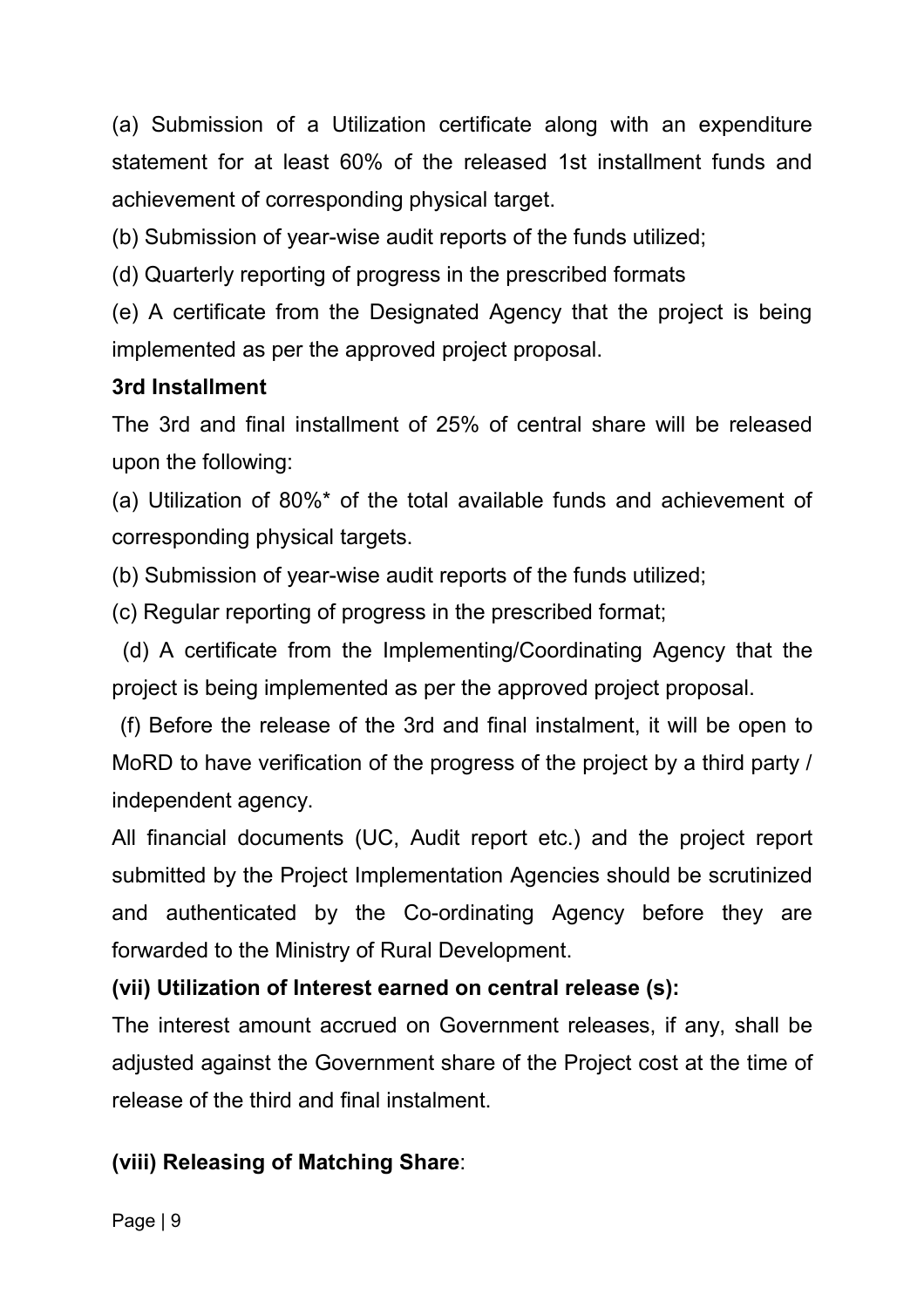The State Government is required to release its corresponding matching share within a month of receipt of the respective installment of the central share.

### **(ix) Submission of progress reports:**

- a. The implementing agency/coordinating agency shall submit the progress report of the project by  $15<sup>th</sup>$  of the month succeeding every quarter in the format prescribed by the Ministry. Failure to furnish the progress report would make implementing/coordinating agency liable to refund the Central funds released for the Project along with interest.
- b. It shall be open to the Ministry of Rural Development to prescribe such conditions, as it deems fit, from time to time to ensure proper execution of the project.

## **(x) Monitoring and review of the Project:**

Monitoring and review of the Projects sanctioned and implemented will be done at two levels i.e. at the Central level by a designated agency and at the State level by the RD Department. 1.5% of the central share in a project will be given to agencies identified at central level for appraisal, fund routing, monitoring and co-ordination.

### **(a)State Level:**

For monitoring and periodic review of the sanctioned project, a Committee at the State level, headed by the Secretary (RD) of the State is to be constituted who will be responsible for reviewing and monitoring the Project/s. The State Committee shall have participation from Agriculture and Women and Child Development Departments. The Committee shall undertake quarterly reviews with the PIAs and members of the consortia as the case may be. The State governments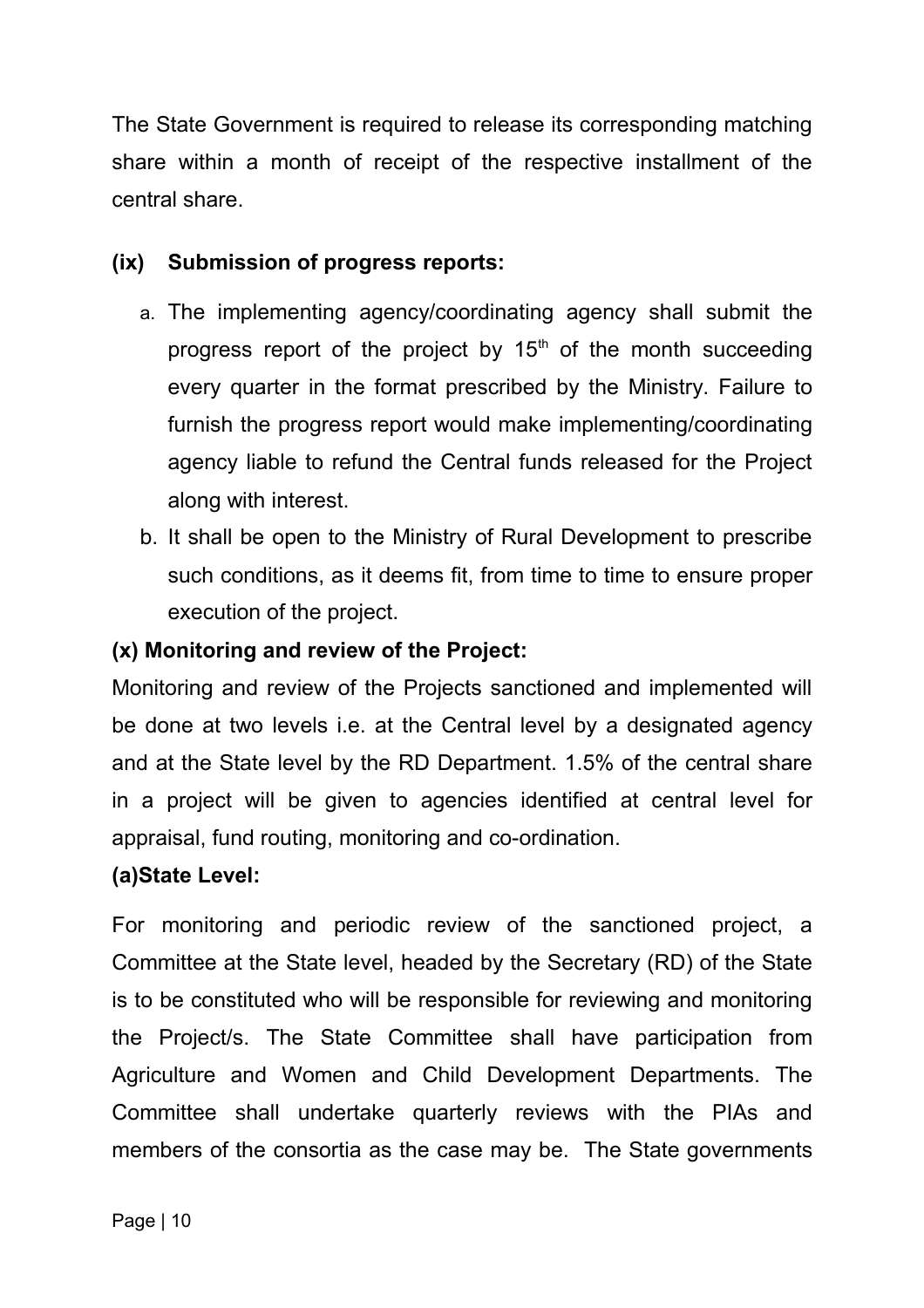may also constitute a State Level Technical Project Support Group to assist the PIAs in the implementation of the Projects.

## **(b) Central Level:**

At the Central Level, the PSC will periodically review and monitor the special projects sanctioned under the scheme. PSC will brief the PAC about the progress of the ongoing projects periodically. In addition, an advisory body including the representatives from private organizations, industries, marketing firms etc. would be constituted at the Central Level to give necessary advice to the Ministry of Rural Development on the implementation of MKSP.

## **(xi) Audit:**

(i) The Ministry of Rural Development retains the right to carry out internal audit of funds and financial implications of the project, if deemed necessary.

(ii) Financial audit is to be carried out by the Chartered Accountant of the Project Implementing Agency or any other authority appointed by the State Government. The audit report together with action taken on the auditor's observations and physical progress under the project shall be furnished at the time of release of 2nd / 3rd instalment of the Central funds.

# **8. Formulation of Projects under MKSP**

### **I. About the Project**

(i) As the objective of the MKSP is to empower women to sustain and improve agriculture based livelihoods by establishing efficient local resource based agriculture, with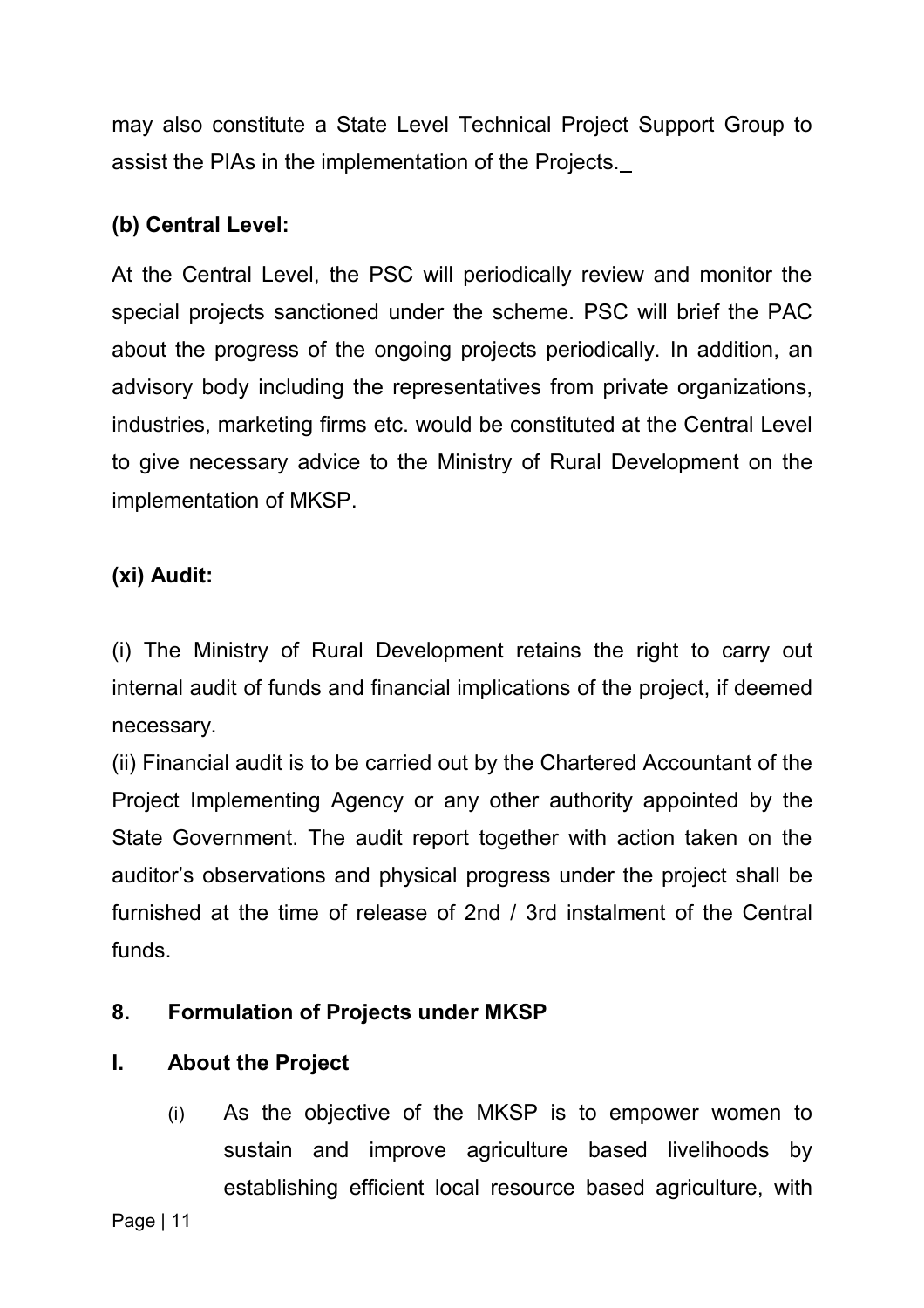women in agriculture gaining more control over the production resources and managing support systems, the project objectives should be explicitly stated and formulated accordingly.

- (ii) The Projects should be conceived in a manner so as to provide end to end solutions. Provision of a complete package of 'end–to-end' services through linking up women farmers with the community based organizations providing access to a complete package of options from credit, insurance and inputs, to procurement, value addition and marketing of produce should be made in the project in order to make it a holistic project. To the extent possible, there should not be any gaps in the project and the loop should be closed.
- (iii) The scaling up strategy with the help of Community Based Organizations (CBOs) should be clearly mentioned in the project. How Community Resource Persons (CRPs) and Best Practicing Farmers (BPFs) can drive the Project needs to be outlined clearly under the project.
- (iv) Collaboration strategy in partnering with CBOs, NGOs, Research Institutes, and Private Sector etc. should be mentioned in the project. A consortium of agencies coming together to formulate and implement the project would be permissible.
- (v) If any subsidy is proposed, it should always be used as an incentive and not something which is derived in the natural course. The incentive either to individuals or organizations should be based on clearly measureable indicators, such as volume of transactions of the individuals with the livelihoods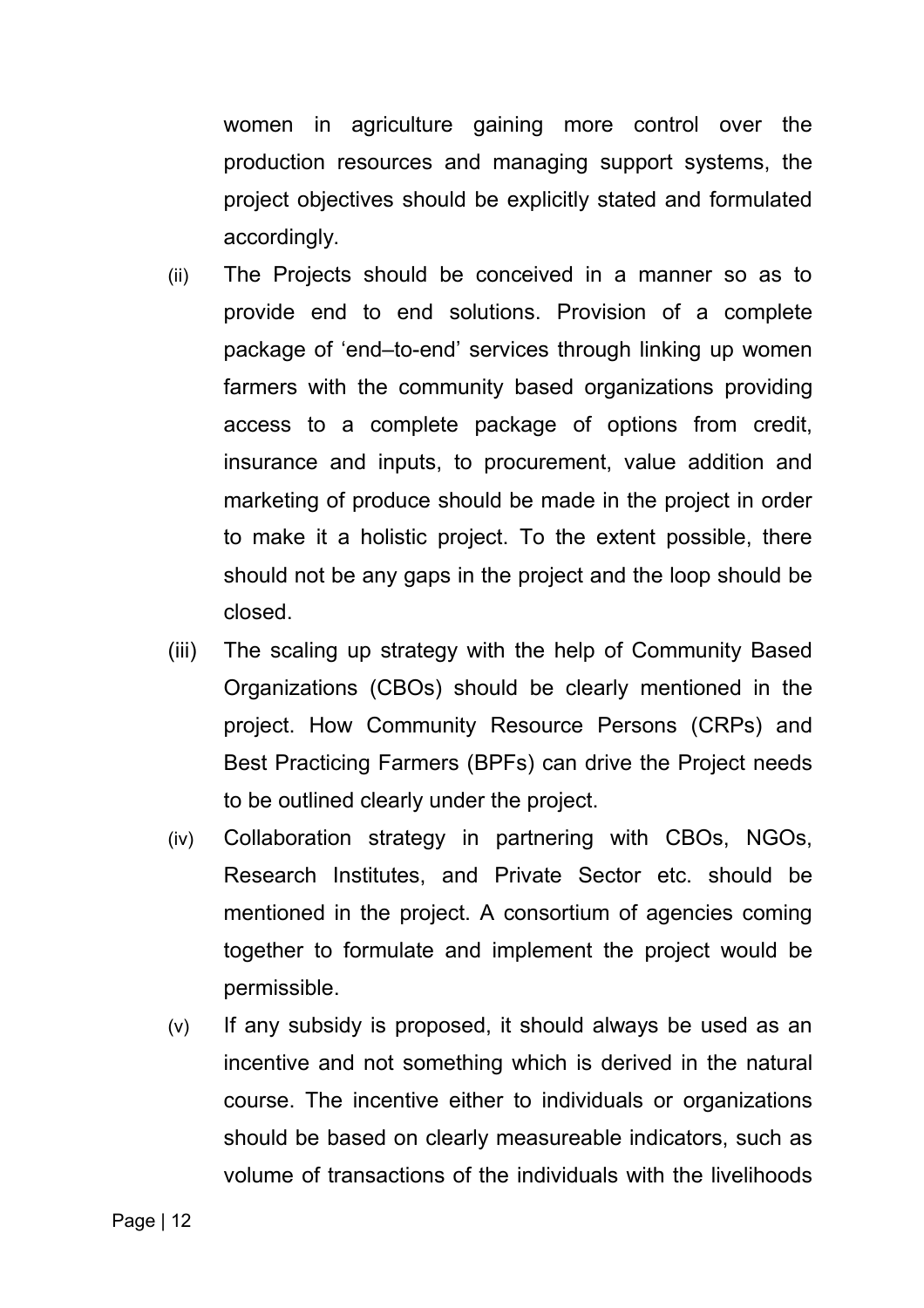collectives or SHG Federation, repayment of loans, marketing premium obtained, no. of members whose skills have been enhanced, etc. Another use of financial incentive is leveraging. It should be used as catalytic capital to leverage credit from the financial institutions.

- (vi) Proposed State, district, blocks where the MKSP project is to be implemented should be specified along with details of coverage.
- (vii) Project period needs to be specified.
- (viii) Project should lead to substantial tangible and intangible socio-economic benefits.
- (ix) Project should have a well defined internal monitoring systems to track the progress ie., physical and financial achievements. Appropriate Management Information Systems should be set up by the PIAs.
- (x) There should be a sound information dissemination strategy using the Information Technology, Kisan Melas, Kisan Days, Festivals, Folk Media, Audio-visual Aids, SMS updating systems, IEC material, video conferencing, and documenting the best practices.

#### II. **The components under the project**:

a) The organization and mobilization of women in agriculture into groups (SHGs/ Federations / Women Farmer organizations) should be a critical element in the project. A logical corollary to this activity is the technical and managerial capacity building of women in Agriculture in order to enable them to manage and sustain their activities. In this context, 'learning from the people' is equally or perhaps more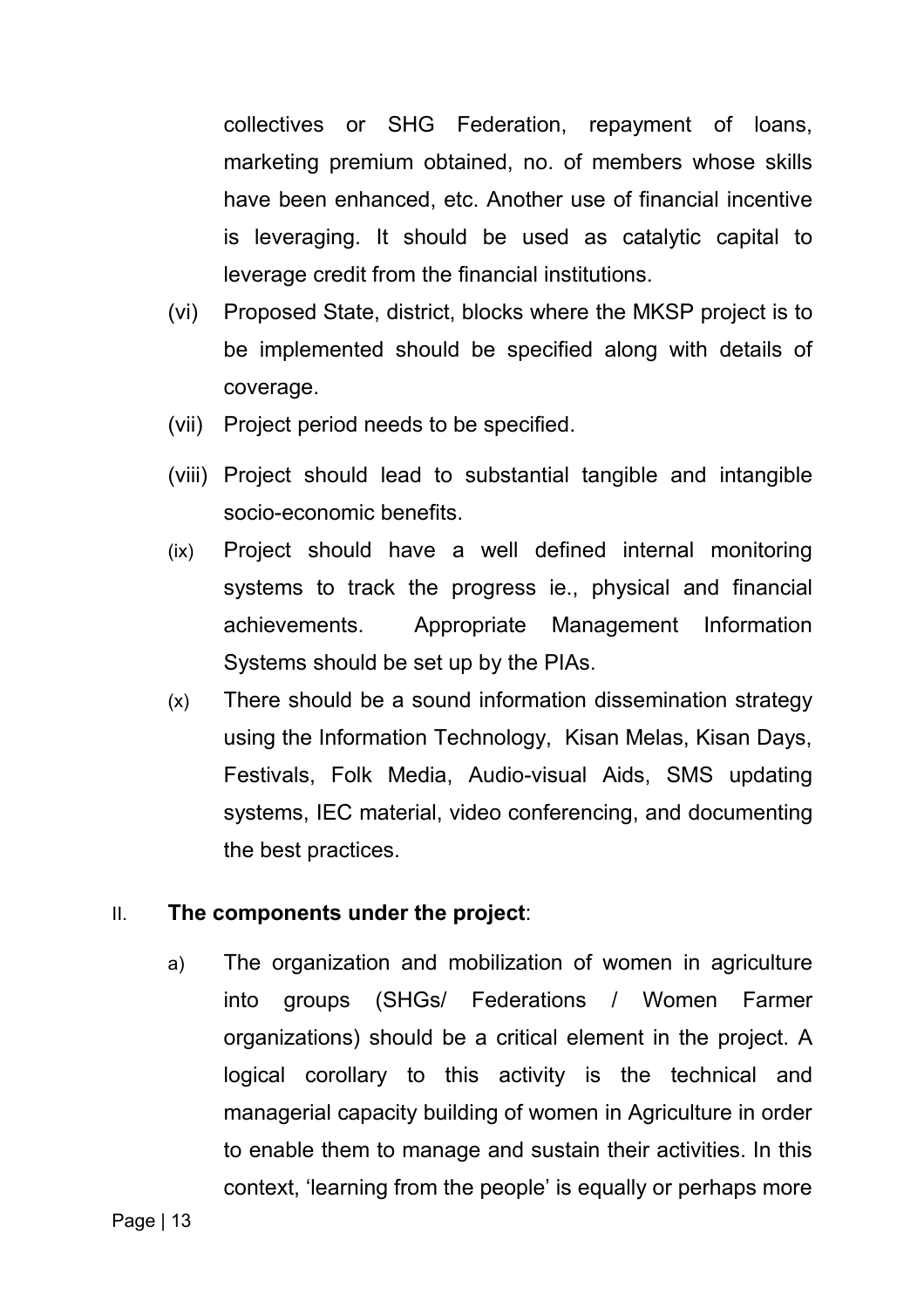important than institutional training. The SHGs and the women groups which have achieved something extraordinary should be upgraded into People's Training Institutions (PTIs). The members could be provided TOT and apprised with training methodologies. They could also be encouraged to develop their training curricula and their own pedagogy. They could be asked to select their trainees from the nearby villages which could be put under their charge. Besides, e-learning modules and distance modules would also be helpful in the training endeavours.

- b) The project may follow the Group Approach for the delivery of services.
- c) Enhanced access to assets (leasing of water bodies and land etc.), for the benefit of women in Agriculture as also creation of productive assets should be given due importance.
- d) Under the knowledge dissemination strategy, training / demonstrations, farmer-scientist interactions, exposure visits etc. of women in Agriculture may be included in order to impart them with necessary farming skills and techniques. Establishing institutional mechanisms for knowledge building, management and dissemination by women could be another element of this component. Knowledge, particularly relating to markets, post harvest practices and village level value addition should be included for the dissemination strategy.
- e) Agriculture related productivity enhancement techniques/ measures should be given due importance.
- f) The agriculture strategy adopted under the Project should revolve around local natural resource based sustainable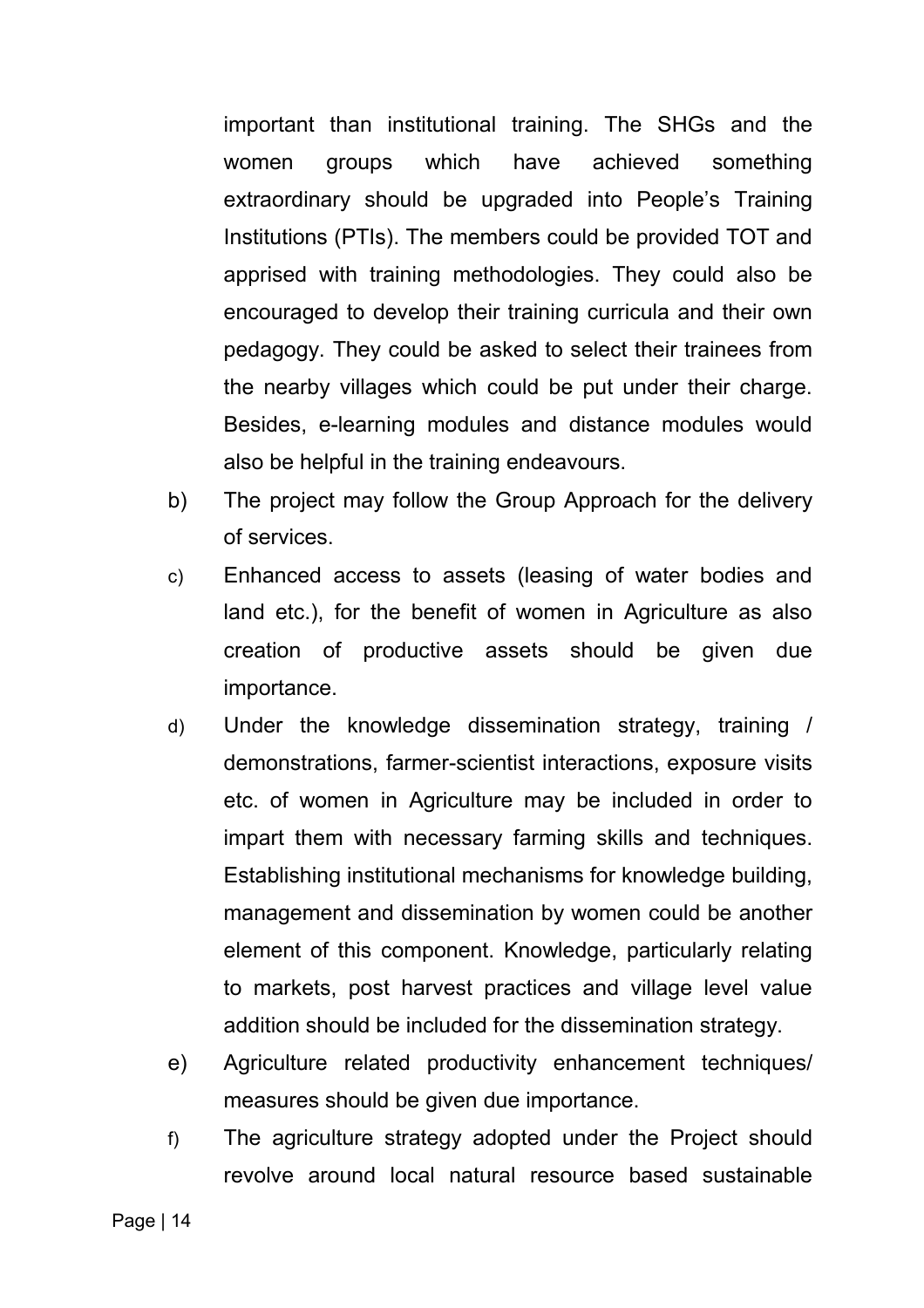agriculture**.** An indicative list of pre-harvest, post-harvest and sustainable agriculture practices is attached as Annexure III.

- g) The activities of the project may blend Agriculture and Allied sector activities as also the post harvest processing activities that add value to the agricultural produce. This would include horticulture, agro-processing, food-processing, storage, value addition, preservation, seed growing etc. Likewise, management of cattle essentially considered as women's domain should be given due weightage under the scheme.
- h) Improving market access and ensuring remunerative prices to women in agriculture should be a key element under the project. The marketing methods should be a combination of traditional marketing (marketing in established haats and bazaars, door-to-door marketing) and modern marketing including e-marketing. Under MKSP, building up marketing expertise of the women in agriculture should be a key element.
- i) Drudgery reduction through effective use of gender-friendly tools and transfer of technologies to women in agriculture should also be made a key feature of the scheme.
- j) In order to optimize the benefits from the project under MKSP, a well defined convergence strategy should be mentioned at central, state, district and block levels in order to leverage schemes of various Ministries /Departments such as MGNREGA, ATMA RKVY, Watershed Development Programme, National Food Security Mission of India (NFSM) etc. and similar schemes aiming at empowerment of women and enhancement of agriculture productivity under the Ministries of Agriculture and Women and Child Development.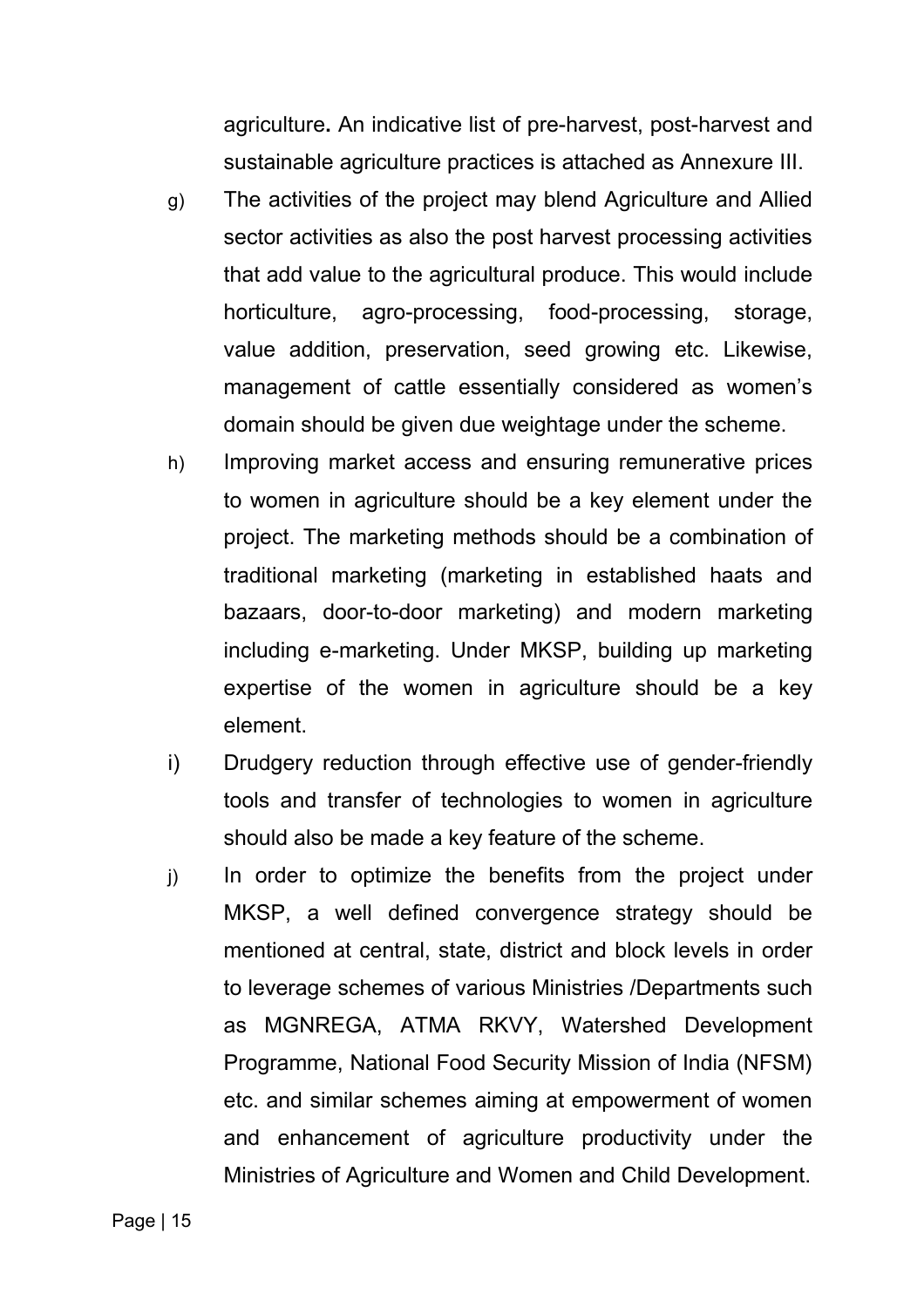- k) The projects under MKSP should also incorporate planting of trees and fodder availability in order to derive maximum benefits out of the agricultural activities under the project.
- l) Livestock activities can be included wherever there is genuine integration with agriculture activities.
- m) Food and Nutritional security of the women in agriculture at household and community level should be made an integral part of the project. Institutional mechanisms for ensuring household and community level food security systems may be clearly mentioned. Village level procurement and distribution of commodities could be one of the components of the project.
- n) Innovative interventions may be considered for better management of risk associated with climate change.

#### **III. Eligible Items of Expenditure:**

Component-wise expenditure likely to be incurred for the project, like beneficiary mobilization, cost of training and capacity building, input costs, monitoring fees, tracking, administrative expenditure etc. must be mentioned in the project document. Matching share of 25% by the State Government / Project Implementing Agency may be mentioned.

The project should incorporate expenditure on various components indicated under MKSP to arrive at the project cost. The administrative expenses for managing the project shall not exceed 5% with the condition that savings if any in the administrative component may be used for furthering the activities of the Project but not vice versa. Purchase of vehicles is not admissible in the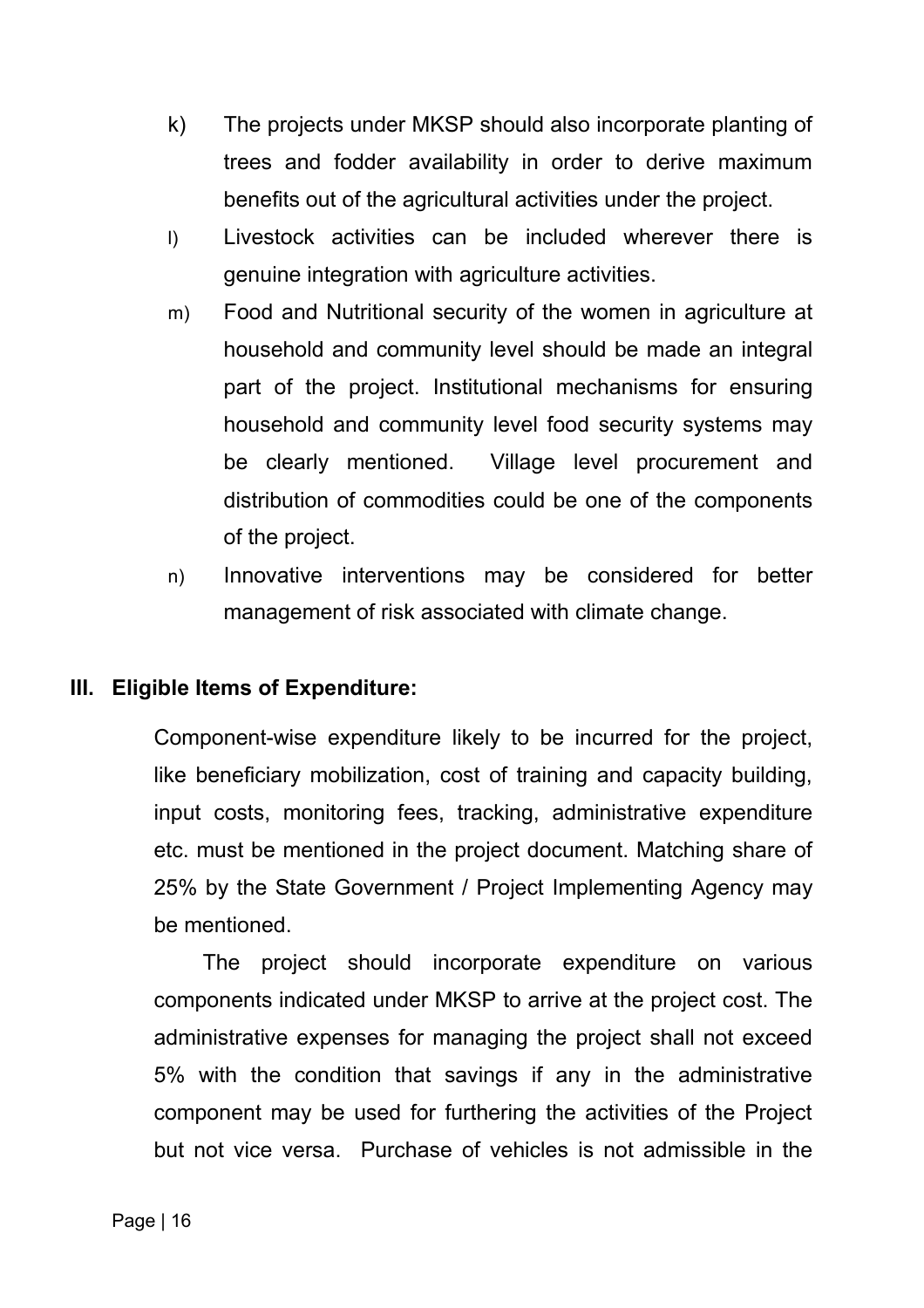projects. No cost escalation shall be borne by the Government of India.

At the end of the project period, the ownership and management rights of the infrastructure and assets created if any, under the project, shall remain with the participating women groups/organizations.

Reallocation of funds not exceeding to 5% of the total project cost among different project activities will be permissible to accommodate any innovation within the project. However, reallocation on account of administrative expenditure shall not be permitted.

IV. Any Additional Information that may be relevant to the Project Proposal may be mentioned in the Project Document.

#### **9. Appraisal of the Projects**

The PIAs may submit their projects to the State Governments under intimation to the Government of India. Once the projects are appraised by the State Government's nodal Department, after duly examining their financial status, experience in implementing such projects, infrastructure facilities and other indicators, the project will be submitted to the MoRD for consideration by the PSC. An indicative set of appraisal criteria is attached as **Annexure IV.**

Necessary conditions for project approval

- PIA's past record and experience of at least 3 years, especially in agriculture extension and women empowerment.
- Recommendation by the identified Appraising Agency.
- Commitment of 25% of the Project Cost by State Govt. / PIA.
- The central thematic livelihood component of the Project shall be anchored in dominant concerns such as Climate Change, Millets production and processing, Drudgery reduction, Bio-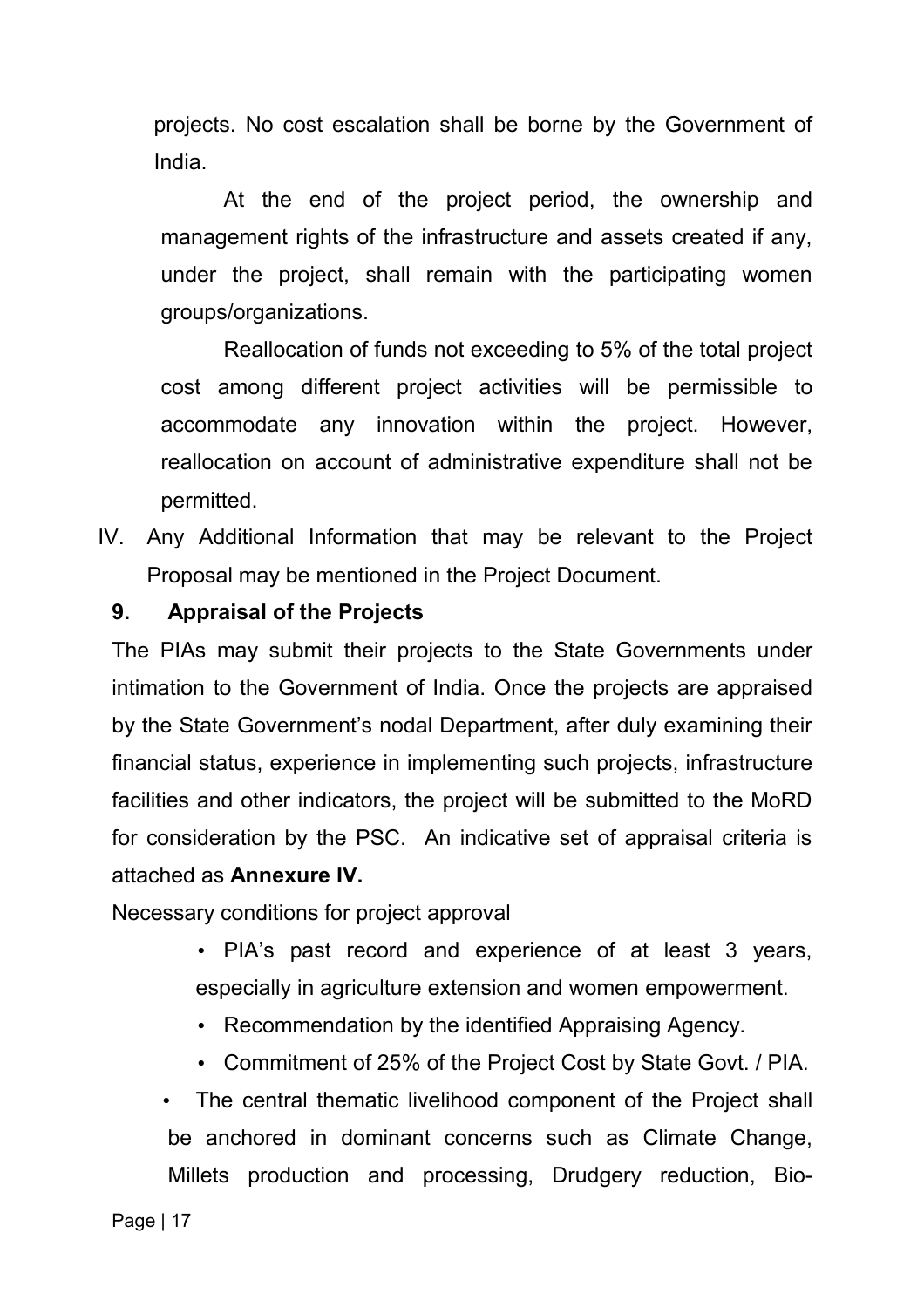diversity, Food and Nutritional Security, Conservation and improved access to natural resources, Pasture and Wasteland Development, etc.

- Exit and Scaling up strategy
- Predominant focus on vulnerable communities (ST/SC, Minorities and women headed households)
- Innovative projects in vulnerable areas (ecologically fragile, rain-fed, drought and flood prone areas, etc.)
- Comprehensive project design concept to completion

## **10. Project Completion**

Process Documentation from the beginning will be useful for developing audio visual for further scaling up and mid way correction. Documentation is an essential requirement of the project along with video recording for important project milestones, giving the status of the project participants before and after. It should cover the details of deliverables as indicated in the project and achievements made against these deliverables. The completion report of the project should be made available by the PIA to MoRD/Designated Agency within three months from the date of project completion along with final utilization certificate and audit reports and funds that remained unspent, if any.

\*\*\*\*\*\*\*\*\*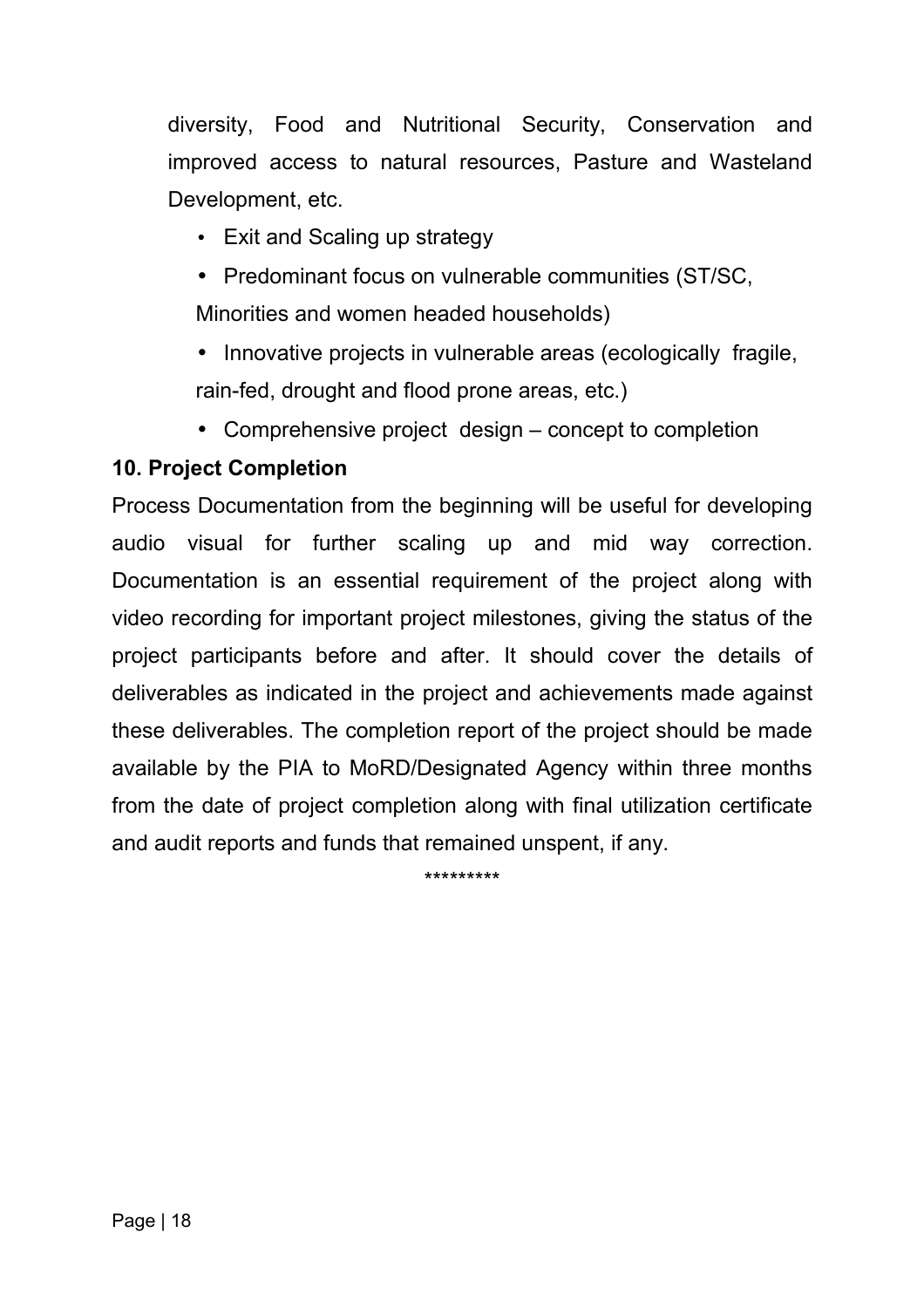# Matrix of Outcome and Measurement

| Outcome                             | <b>Indicators</b>                                                                                                                 |
|-------------------------------------|-----------------------------------------------------------------------------------------------------------------------------------|
| Net increase in                     | Income, livelihoods diversification (having a multiple livelihood                                                                 |
| the income of                       | option)                                                                                                                           |
| women in                            |                                                                                                                                   |
| agriculture on                      |                                                                                                                                   |
| sustainable basis                   |                                                                                                                                   |
| Increase in total                   | Cropping intensity, gross cropped area, reduction in fallow area                                                                  |
| cultivated area                     |                                                                                                                                   |
| Increase in the                     | Total production, productivity, farm related activities (integrated                                                               |
| food production                     | farming systems)                                                                                                                  |
| Increase in benefit                 | Monetary and non-Monetary indicators                                                                                              |
| and reduction in                    |                                                                                                                                   |
| cost                                |                                                                                                                                   |
| Soil health and                     | Soil organic matter, microbial biomass carbon, Nitrogen                                                                           |
| Fertility                           | mineralization potential                                                                                                          |
| (environment)                       |                                                                                                                                   |
| Increased visibility<br>of women in | Who takes decision in the household, membership in group, number<br>of women institutions and enterprises engaged in Agriculture. |
| agriculture as an                   |                                                                                                                                   |
| interest group                      |                                                                                                                                   |
| Increase in the                     | Training, study tour, exposure visits, demonstration, participating in                                                            |
| skill performance                   | action research, technology they are using, (deskilling)                                                                          |
| levels of women in                  |                                                                                                                                   |
| agriculture                         |                                                                                                                                   |
| <b>Drudgery</b>                     | Tools and techniques developed to reduced drudgery                                                                                |
| reduction for                       |                                                                                                                                   |
| women in                            |                                                                                                                                   |
| agriculture under                   |                                                                                                                                   |
| the Project area                    |                                                                                                                                   |
| through use of                      |                                                                                                                                   |
| gender friendly                     |                                                                                                                                   |
| tools/technologies                  |                                                                                                                                   |
| Increased access                    | Inputs, markets, credit, information, technology                                                                                  |
| to input and                        |                                                                                                                                   |
| services                            |                                                                                                                                   |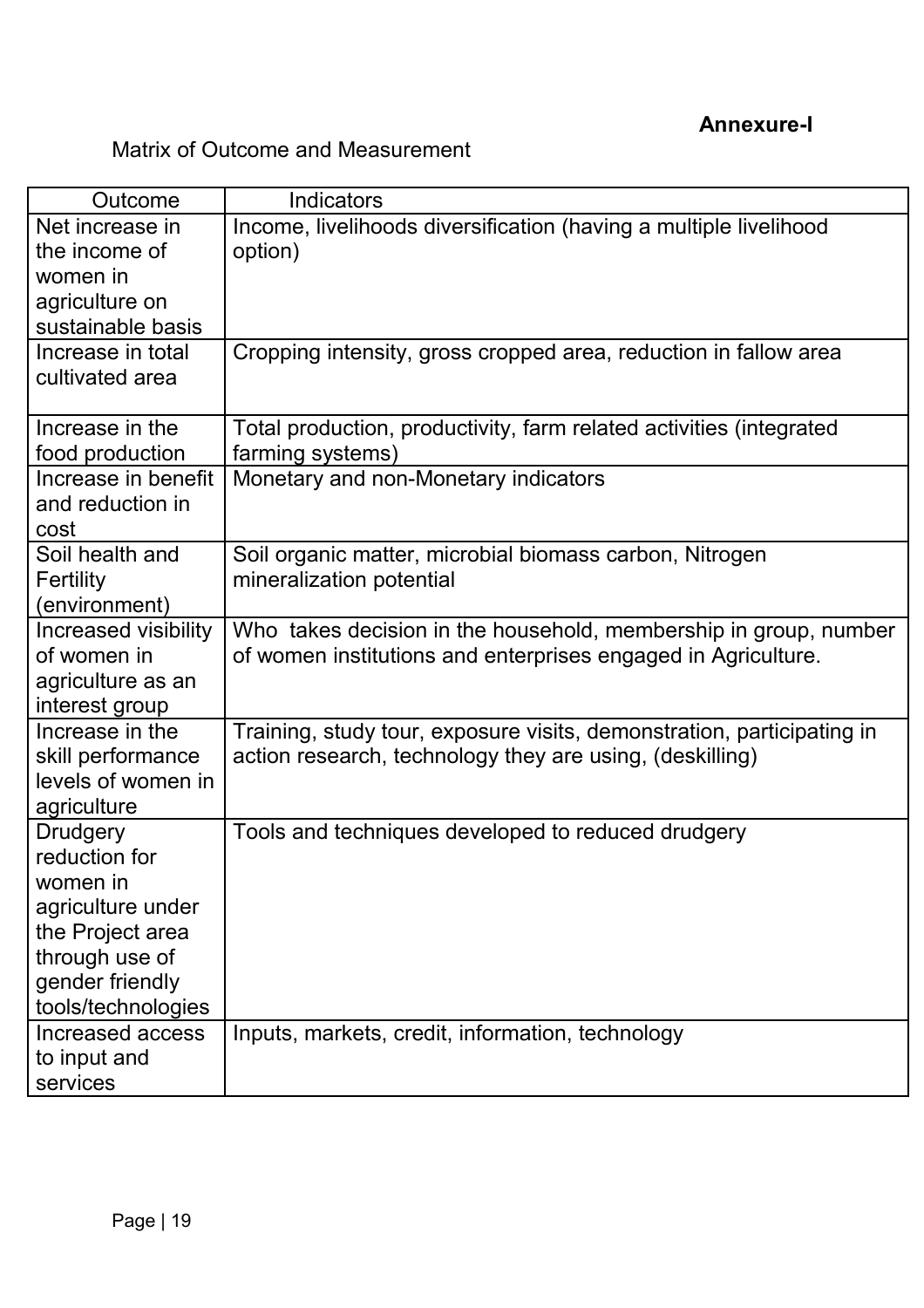#### **Annexure - II**

#### **Profile of the Project Implementing Agency (PIA)**

- (a)Basic information: Name of the Organization, its full postal address, email ids and telephone number
- (b)Profile of Project Proposer- names of the head of the Organization and project-co-ordinator, their background, academic qualifications, experience, previous responsibilities held, duration in present organization and nature of duties handled
- (c)If the organization is a part of or sister concern of a larger entity, details may be given
- (d) Details of specialization of the organization, its primary activities, projects handled and duration of exposure to the subject. The total project size handled so far may be given.
- (e)Similar work handled in the past along with its size should be clearly mentioned.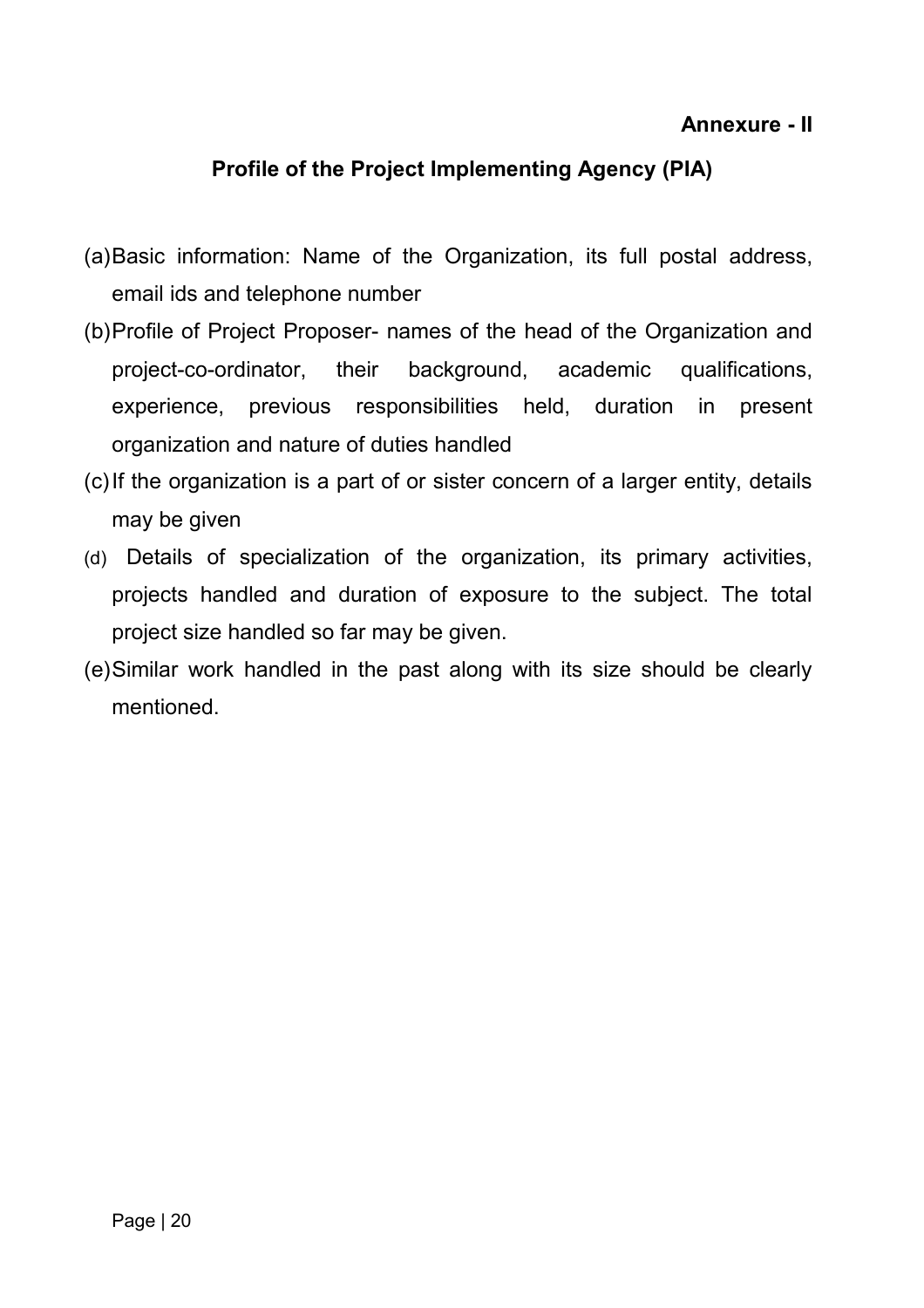#### **Indicative list of appropriate pre-harvest, post-harvest and sustainable agriculture methods**

#### **Pre Harvest Practices:**

- $\div$  Harvesting at the right time, taking into account the factors determining produce maturity and storability. This can be assessed by a set of crop specific indicators. This will help reduce storage losses as well maintain the quality of produce.
- Prior to harvest, avoid use of pesticides and toxic chemicals which will have residual effect on crop produce.
- Avoid chemical-induced ripening of fruits

#### **Post Harvest Practices:**

- Use appropriate women friendly mechanical harvester/thresher suited to specific location/crop to facilitate timely harvesting and threshing. Use of mechanical harvesters/threshers helps reduce drudgery in harvesting and threshing as well as reduce crop loss.
- $\triangleleft$  Cleaning the produce to remove physical impurities
- Use of contaminant-free threshing floors/driers/wire mesh to ensure clean and quality crop produce
- $\div$  Dry the grains to optimum moisture level before storage or marketing to prevent fungal/bacterial infection during handling and storage
- ❖ Condition the produce to ambient temperature before packaging
- $\div$  Grade the produce according to the crop-specific standards
- Appropriate packing of produce to avoid wastage during transport. Packing material may be of compressed paper/fibre/wooden/plastics depending on the produce to be packed in standard size to enable handling and stacking.

#### **Storage and Processing Practices**:

- Create community storage structures for seeds and grains. These storage structures may be metallic silos, mud or straw based storage bins.
- Adopt integrated pest management strategies to control storage pests and precautionary measures against pathogens and rodents.
- \* Use of zero energy cold chambers for short term storage of fruits and vegetables
- $\div$  Value addition to the primary products to enhance market value and income of women farmers
- Promotion of drudgery-reducing processing facilities at community level- for eg. use of mini-dhal mill to process pulses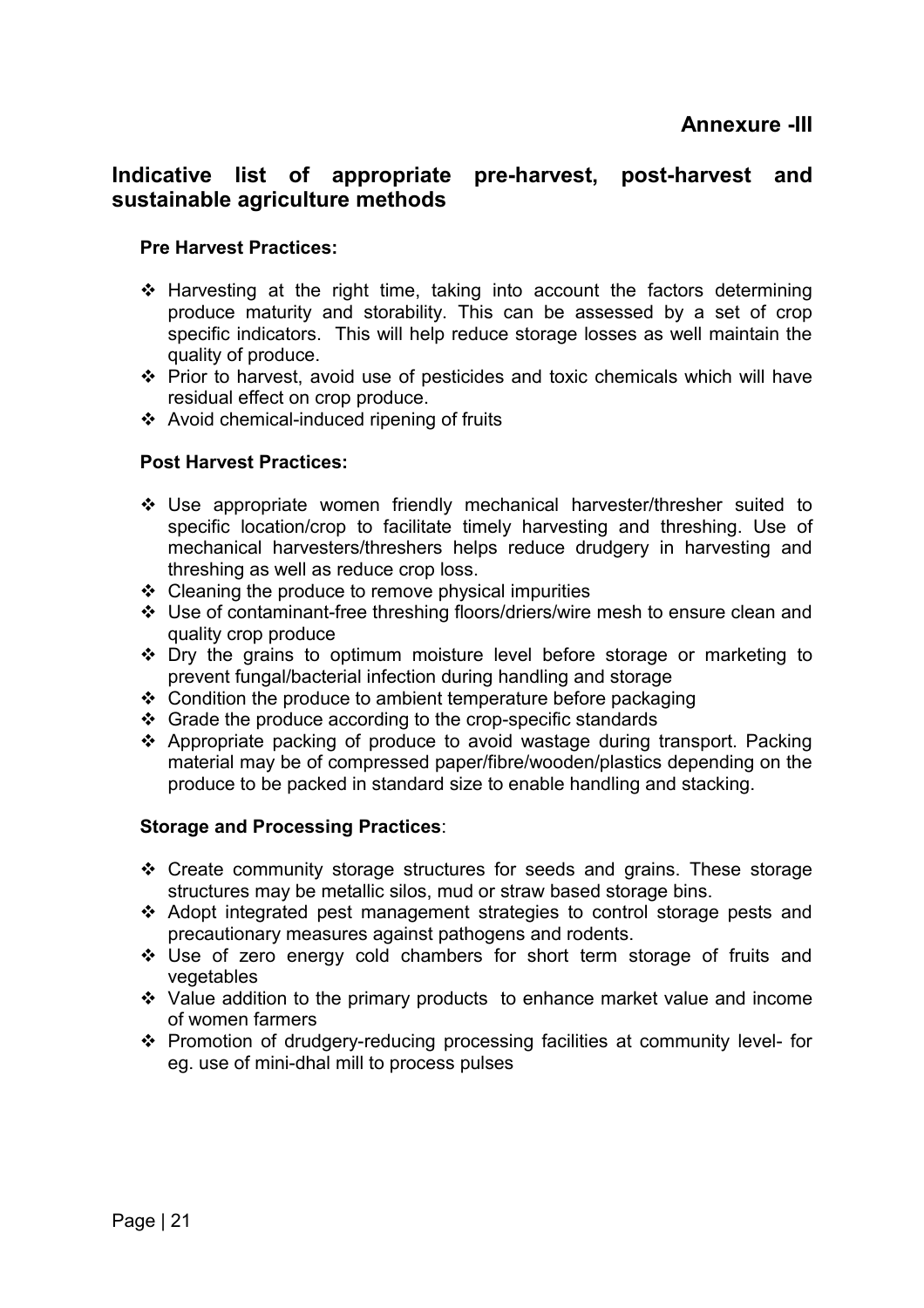#### **Pest Management**:

- **Deep summer ploughing**: Summer ploughing exposes the pupae surviving inside the soil. Depth of ploughing should be more than 6 inches. Exposed pupae will die due to excess heat (or) eaten away by birds
- **Seed treatment with non-chemical components**
- **Clipping of the tips in case of Paddy**: Cut seedling tips while transplanting into the main field. This will prevent Stem borer attack as Stem borer lays eggs on the tips of the leaves.
- **Alleys in Paddy**: Leaving 1 feet path at every 3 mts interval in East –West direction will avoid attack of Hoppers.
- **White and Yellow sticky traps**: Arrange 15-20 Yellow and White sticky traps per acre. Green leaf hoppers and thrips stick to these traps. Clean these traps once in two days and add sticky material to traps for effective trapping. Height of these traps should be the same with the plant height.
- **Bird perches**: Arrange 10-15 bird perches per acre immediately after transplanting and remove these at grain filling stage (60 days after transplanting). Bird perches will attract birds and birds will eat pests. Broad costing of yellow rice will attract more birds. Height of bird perches should be more than the height of plants.
- **Pheromone traps:** Keeping 5-10 Pheromone traps in zigzag way to mass trapping of pests. Lure has to be changed once in a month or after the expiry date
- **Growing of trap crops**: Grow yellow flower Marigold (tall growing plants are preferred) and Castor around field, ensure flowering before main crop completes vegetative stage
- **Border crop**: Sow 3 rows of tall growing Jowar or Bajra or Maize (without any gap in the row). This will provide enabling environment for friendly insects and it also prevents
- **Application of Botanical extracts**: If all the above mentioned principles are followed religiously, there will not be any need to apply botanical extracts. However list of pests and botanical extracts

#### **Disease Management:**

- **Selection of Seed**: Seed should be free from diseases and should select resistant varieties
- **Incorporating weeds**: Weeds and other voluntary plants should incorporate into soil
- **Reduce/no chemical fertilizer usage**: Reduce (or) avoid chemical fertilizers to prevent diseases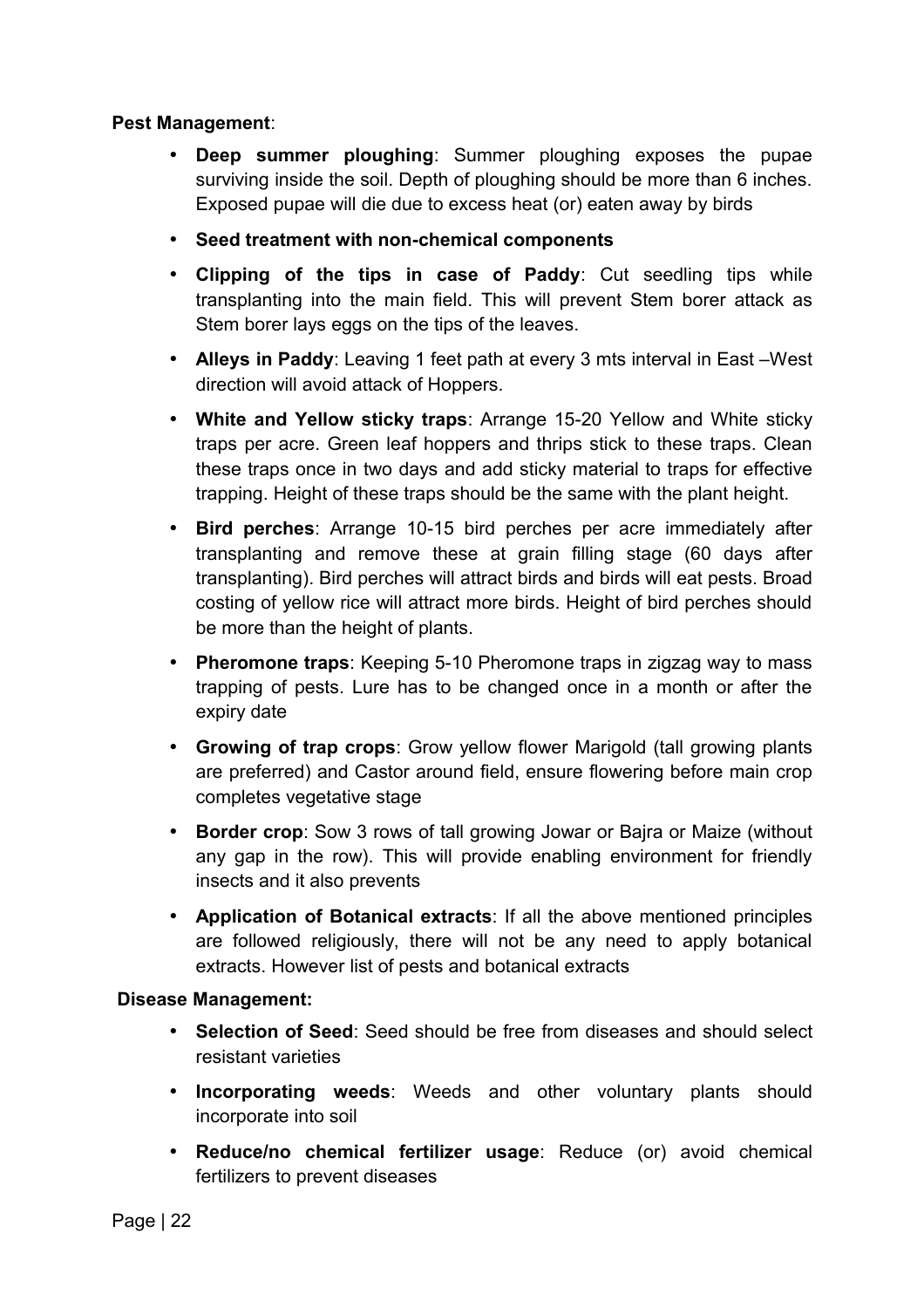- **Crop rotation**: Rotate crops particularly with pulses to prevent disease spread
- Avoid application of Nitrogenous fertilizer during cloudy days
- **Alleys**: Alleys provide enough sunlight and wind flow and prevent disease spread

#### **Rodent control:**

- A. Use Rodent traps 5-10 per acre
- B. Keep Papaya peaces all-around the field four Papayas are sufficient for one acre
- C. Rodent repellent crops such as Calotropis, Turmeric, Castor plants which are rodent repellants
- D. Keep mix of Cement and Wheat or any other flour at rat holes

#### **Nutrient Management:**

- **Penning with Sheep (or) Cattle:** Penning with Sheep (or) cattle will improve soil fertility. During Summer, penning of sheep and cattle in the whole night is a general practice
- **Tank silt application:** Application of tank silt will improve soil fertility and water holding capacity
- **Application Farm Yard Manure (FYM):** Application of 6 tones / Acre of completely decomposed FYM per acre will improve soil fertility.
- **Green manure crops:** Green manure crops will improve soil structure and organic matter content. After reaching flowering stage incorporate green manure crops into soil.
- **Application of Azolla:** Add Azolla to paddy field it fixes atmospheric nitrogen, an average half of the nitrogen fertilizer application can be reduced
- **Micronutrient deficiency:** For nutrient deficiency (Iron, Zinc and Potash) in nursery and in main field spray cow urine and cow dung and Acetofida solution.
- **Green leaf manure:** Green leaf manuring with Pongamia, neem etc will improve soil fertility
- **Efficient composting methods like Nadep composting**
- **Intercropping of monocots and dicots**
- **Crop rotation with pulse crops**
- **Mulching with green leaf and crop residues**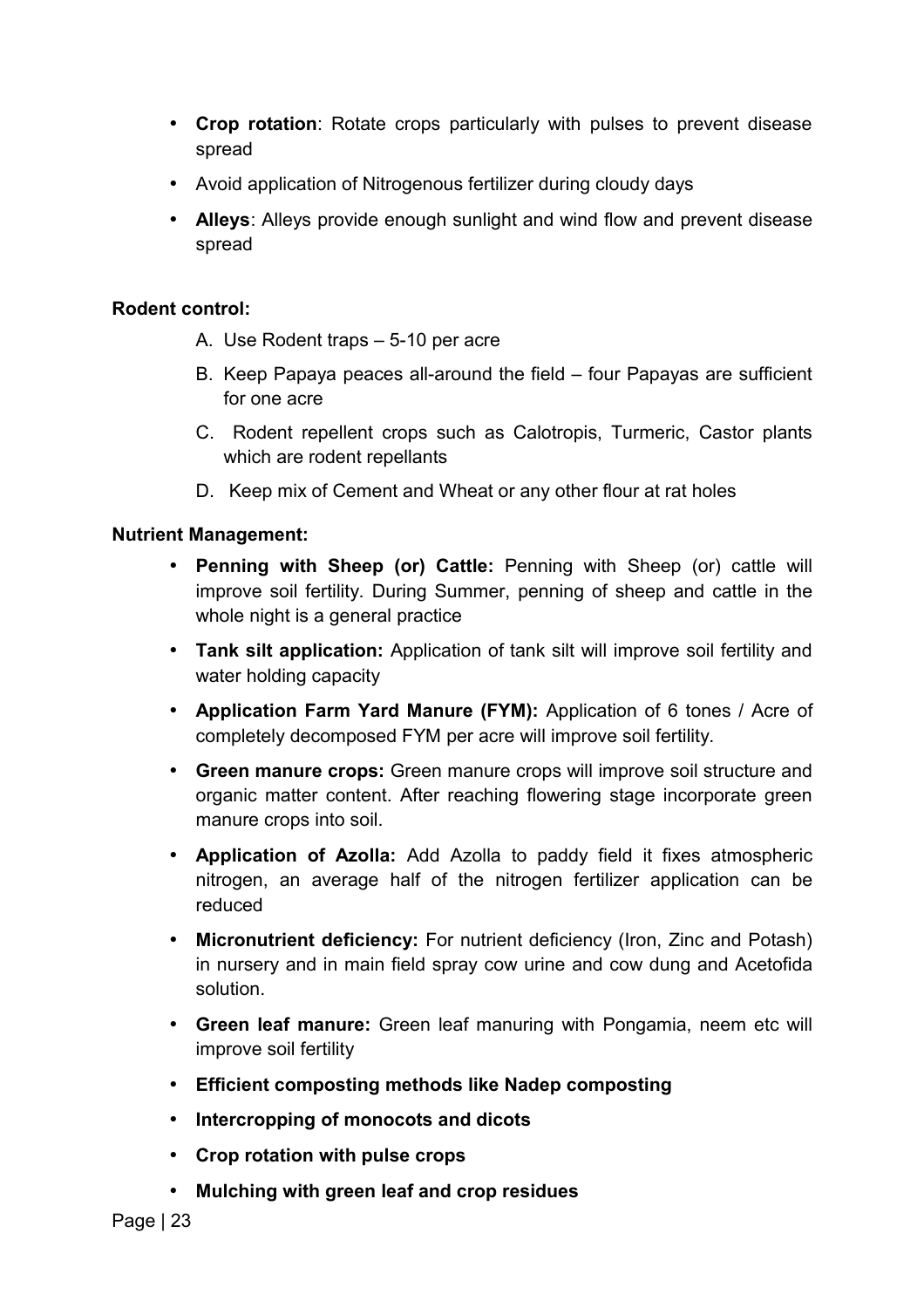**Soil and moisture conservation in Rainfed areas:** 

- **Conservation furrows for every four meters**
- **Trenches all-around farm**
- **Farm ponds**

**Cropping pattern in rain fed areas:** 

- **Trees all around trench on farm boundary.**
- **Cropping pattern with red gram in between the conservation furrows in 2:1 and 5:1 with millets and groundnut respectively**